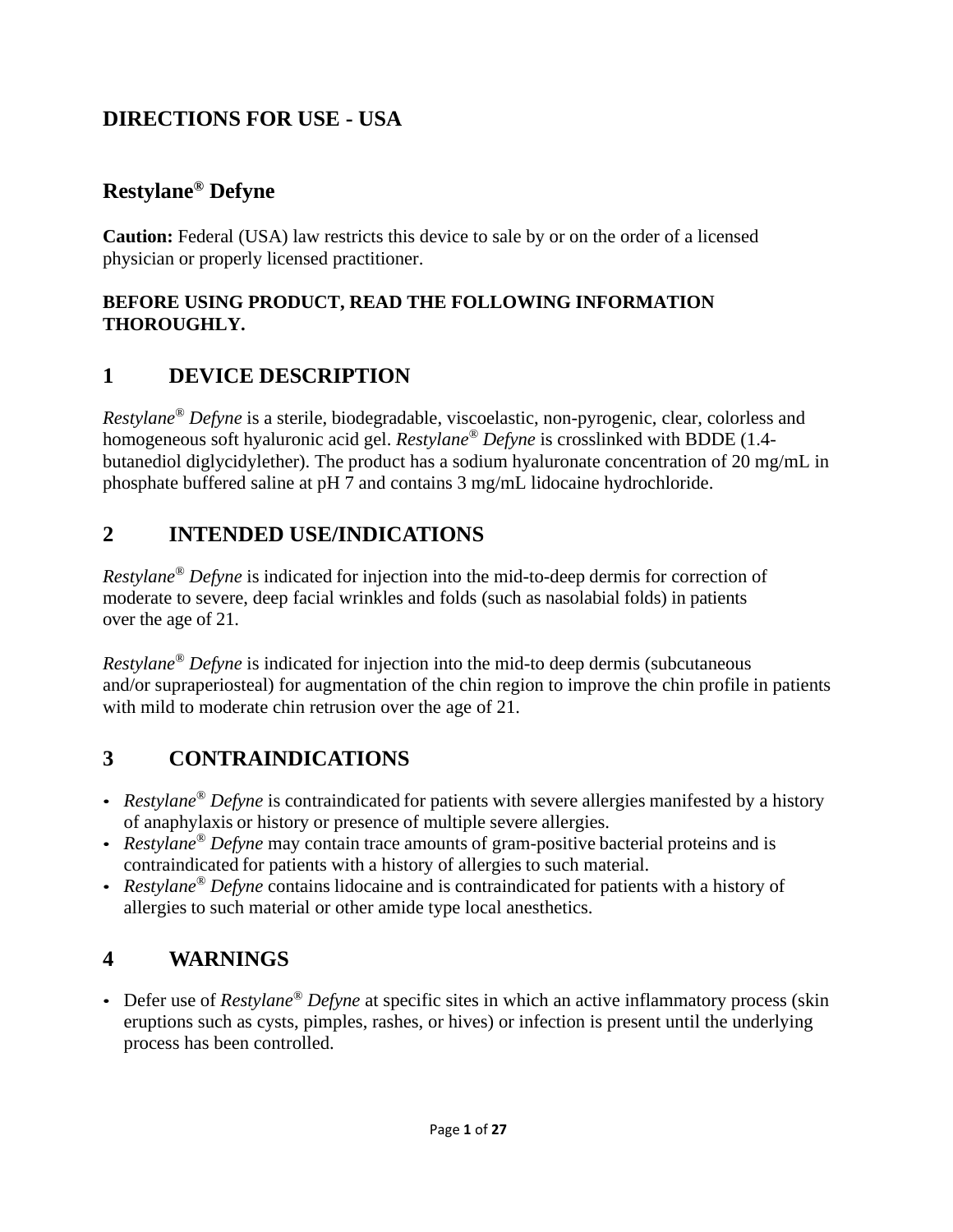- *Restylane® Defyne* must not be implanted into blood vessels and should not be used in vascular rich areas. Localized superficial necrosis and scarring may occur after injection in or near vessels. It is thought to result from the injury, obstruction, or compromise of blood vessels. Special caution should be taken if the patient has undergone a prior surgical procedure in the planned treatment area.
- Introduction of *Restylane® Defyne* into the vasculature may lead to embolization, occlusion of the vessels, ischemia, or infarction. Take extra care when injecting soft tissue fillers, for example inject the product slowly and apply the least amount of pressure necessary. Rare but serious adverse events associated with the intravascular injection of soft tissue fillers in the face have been reported and include temporary or permanent vision impairment, blindness, cerebral ischemia or cerebral hemorrhage, leading to stroke, skin necrosis, and damage to underlying facial structures. Immediately stop the injection if a patient exhibits any of the following symptoms, including changes in vision, signs of a stroke, blanching of the skin, or unusual pain during or shortly after the procedure. Patients should receive prompt medical attention and possibly evaluation by an appropriate health care practitioner specialist should an intravascular injection occur (see Health Care Professional Instructions).
- Delayed onset inflammatory papules have been reported following the use of dermal fillers. Inflammatory papules should be considered and treated as a soft tissue infection. For additional information please see Adverse Events section.

For additional information, please see the Post-Marketing Surveillance in Adverse Events.

# **5 PRECAUTIONS**

- *Restylane® Defyne* is packaged for single-patient and single-session use only. Do not resterilize. Do not use if package is open or damaged.
- Health care practitioners are encouraged to discuss all potential risks of soft tissue injection with their patients prior to treatment and ensure that patients are aware of signs and symptoms of potential complications.
- In order to minimize the risks of potential complications, this product should only be used by health care practitioners who have appropriate training, experience and knowledge about the anatomy at and around the site of injection in order to minimize the risks of potential complications (perforation or compression of vessels, nerves and other vulnerable structures).
- The safety and effectiveness other than for the treatment of chin and nasolabial folds have not been established in controlled clinical studies.
- As with all transcutaneous procedures, dermal filler implantation carries a risk of infection. Standard precautions associated with injectable materials should be followed.
- *Restylane® Defyne* is to be used as supplied. Modification or use of the product outside the Directions for Use may adversely impact the sterility, homogeneity, and performance of the product.
- *Restylane® Defyne* should not be mixed with other products before implantation of the device.
- The safety for use during pregnancy, in breastfeeding females, or in patients under 22 years has not been established.
- Injection of *Restylane® Defyne* in patients with pre-existing tendency toward edema formation may be associated with prominent discoloration and excessive swelling due to fluid build-up.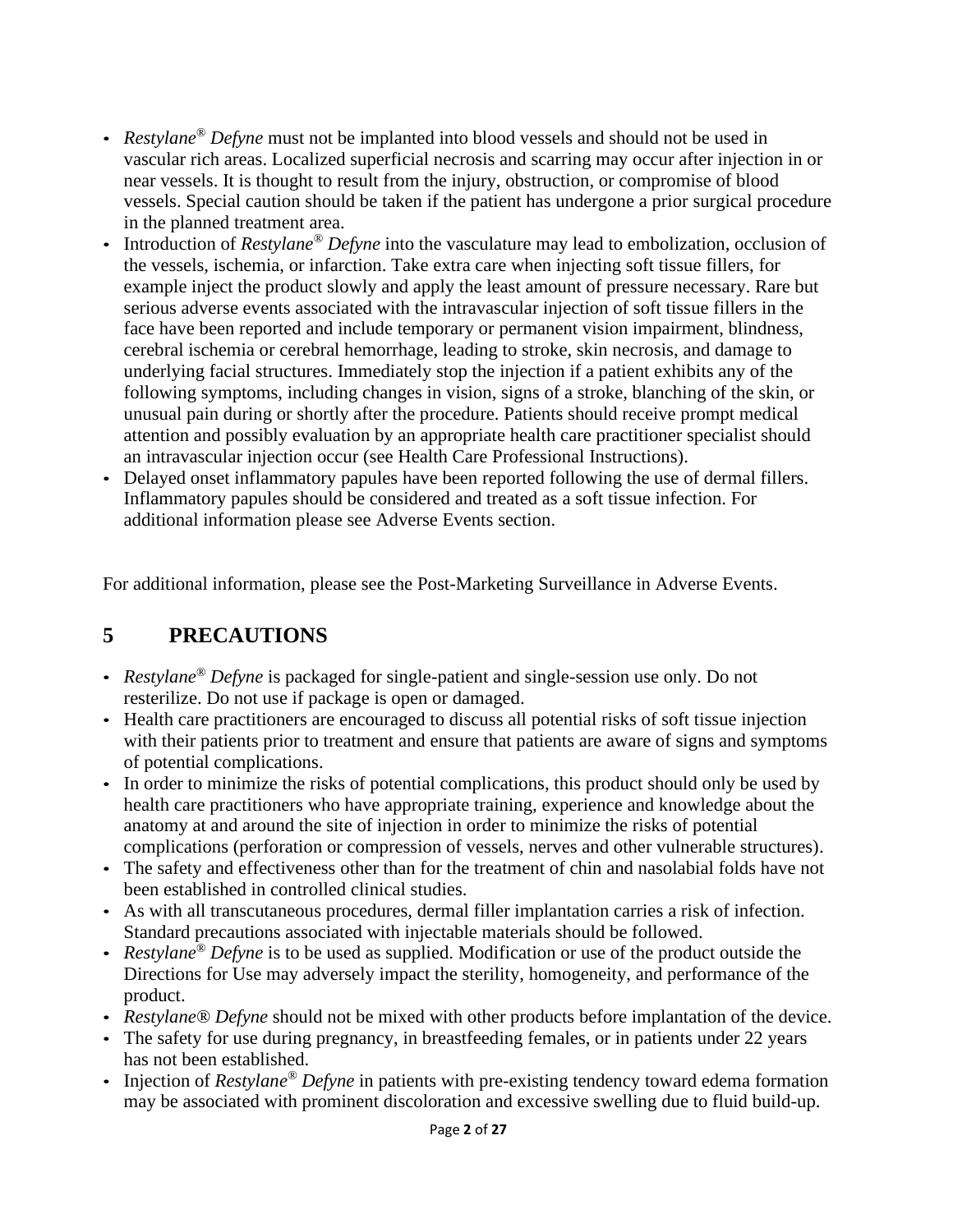- Injection of *Restylane® Defyne* too superficially or in facial areas with limited soft tissue support, thin skin or limited soft tissue cover, may result in contour irregularities and palpable lumps.
- *Restylane® Defyne* should be used with caution in patients on immunosuppressive therapy.
- This product should be used with caution in patients with a tendency to form hypertrophic scars or any other healing disorders.
- *Restylane® Defyne* should be used with caution in patients with bleeding disorders.
- Avoid injecting the product into areas in close proximity to a permanent implant, as this could potentially aggravate latent adverse events or interfere with the aesthetic outcome of the treatment. Limited data is available on injecting *Restylane® Defyne* into an area where an implant other than hyaluronic acid has been placed.
- Patients who are using substances that can prolong bleeding (such as aspirin, nonsteroidal anti-inflammatory drugs, and anticoagulants) may, as with any injection, experience increased bruising or bleeding at treatment sites.
- Patients should minimize exposure of the treated area to excessive sun, UV lamp exposure and extreme temperatures at least until any initial swelling and redness has resolved.
- If epilation, UV radiation or laser treatment, mechanical or chemical peeling or any other procedure based on active dermal response is considered after treatment with *Restylane® Defyne*, there is a possible risk of eliciting an inflammatory reaction at the implant site. This also applies if *Restylane® Defyne* is administered before the skin has healed completely after such a procedure.
- Injections of *Restylane® Defyne* into patients with a history of previous herpetic eruption may be associated with reactivation of the herpes.
- Post inflammatory pigmentation changes may occur after dermal filler injections in people with dark skin (Fitzpatrick Type IV-VI). Keloid formation was not observed in studies involving 421 patients whereof 49 patients with Fitzpatrick Type V-VI.
- After use, treatment syringes and needles may be potential biohazards. Handle and dispose of these items in accordance with accepted medical practice and applicable local, state, and federal requirements.
- Individual variation and treatment area may affect the bio-degradation of *Restylane® Defyne,*  and product might be detected in the tissue even after the clinical effect has disappeared.
- *Restylane® Defyne* injectable gel is a clear, colorless gel without particulates. In the event that the content of a syringe shows signs of separation and/or appears cloudy, do not use the syringe; notify Galderma Laboratories, L.P. at 1-855-425-8722.
- Failure to comply with the needle attachment instructions could result in needle disengagement and/or product leakage at the Luer lock and needle hub connection.
- Based on clinical studies, the maximum recommended injected volume per patient and treatment for the treatment of moderate to severe nasolabial folds is 4 mL. For augmentation of the chin region to improve the chin profile, the maximum recommended injected volume per patient and treatment is also 4 mL (i.e., 2 mL in the chin and 2 mL in the area inferior to the lower lip, between the two lines from oral commissures up to the pre-jowl sulcus). The safety of injecting greater amounts has not been established.
- Considerations should be given to the total dose of lidocaine administered if dental block or topical administration of lidocaine is used concurrently. High doses of lidocaine (more than 400 mg) can cause acute toxic reactions manifesting as symptoms affecting the central nervous system and cardiac conduction.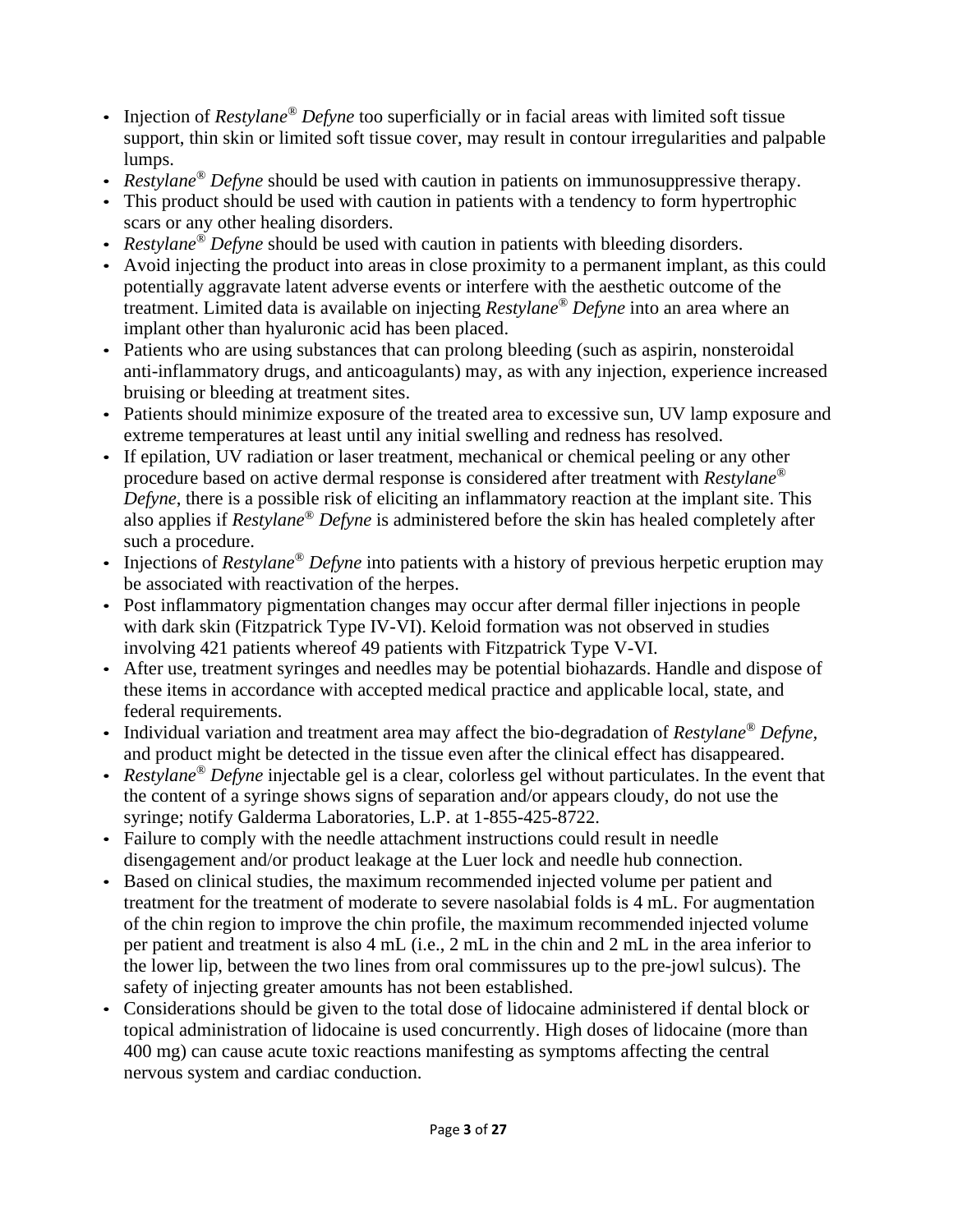- Lidocaine should be used with caution in patients receiving other local anesthetics or agents structurally related to amide-type anesthetics, e.g. certain anti-arrhythmics, since the systemic toxic effects can be additive.
- Lidocaine should be used cautiously in patients with epilepsy, impaired cardiac conduction, severely impaired hepatic function or severe renal dysfunction.

## **6 ADVERSE EVENTS**

### **A. Clinical Evaluation of Restylane***®* **Defyne**

Pivotal Study for *Restylane® Defyne* in correction of moderate to severe, deep facial wrinkles and folds (such as nasolabial folds)

One hundred sixty two (162) subjects were enrolled in a randomized, double-blinded (subject and evaluator), active controlled, split-face comparison clinical trial to evaluate the safety and effectiveness of *Restylane® Defyne* vs. a non-lidocaine-containing comparator. Touch-up treatments occurred approximately 3 weeks after initial injection, as needed to achieve volume correction. After 48 weeks, subjects could opt for retreatment with *Restylane® Defyne* to both sides of the face, with a subsequent touch-up as needed 3 weeks afterwards. One hundred twenty four subjects (124, 76.5%) opted for retreatment.

Pre-printed diary forms were used by subjects for subject-reported assessments of specific signs and symptoms experienced during each of the first 21 days after initial, touch-up, and repeat treatments. Subjects rated each treatment site response as "Mild", "Moderate", "Severe" or "None." Of the 162 subjects who received treatment, 98.8% (160 subjects) completed the diary forms. Of the 124 subjects who opted for retreatment, 100% of subjects completed the diary forms after retreatment.

After initial treatment, subjects rated pre-defined treatment site responses (redness, swelling, bruising, lump/bump formation, pain/tenderness, and itching) as predominantly mild or moderate in severity (Table 1), typically with a duration of 1 to 2 weeks (Table 2). Based on data from 124 subjects, no increase in frequency or in severity of signs/symptoms was observed following the retreatment injection or retreatment touch-up injection.

The trend in adverse events remained the same across subject skin types. Among the 73 subjects of Fitzpatrick Skin Types IV, V, and VI (27 of which were of Skin Type V or VI) in the study, no cases of keloid formation or of hyperpigmentation were reported.

Treatment site responses reported in subject diaries that lasted longer than 3 weeks were considered adverse events (AEs). AEs were also reported by the Treating Investigator at all follow-up visits where applicable.

Among the 162 treated subjects, 11.7% (19/162) experienced device- and injection-related AEs following initial and touch-up treatment, as well as retreatment and touch-up treatment. These subjects reported a total of 19 events related to control treatment and 20 events related to *Restylane® Defyne*. The most common of treatment site responses was injection site swelling,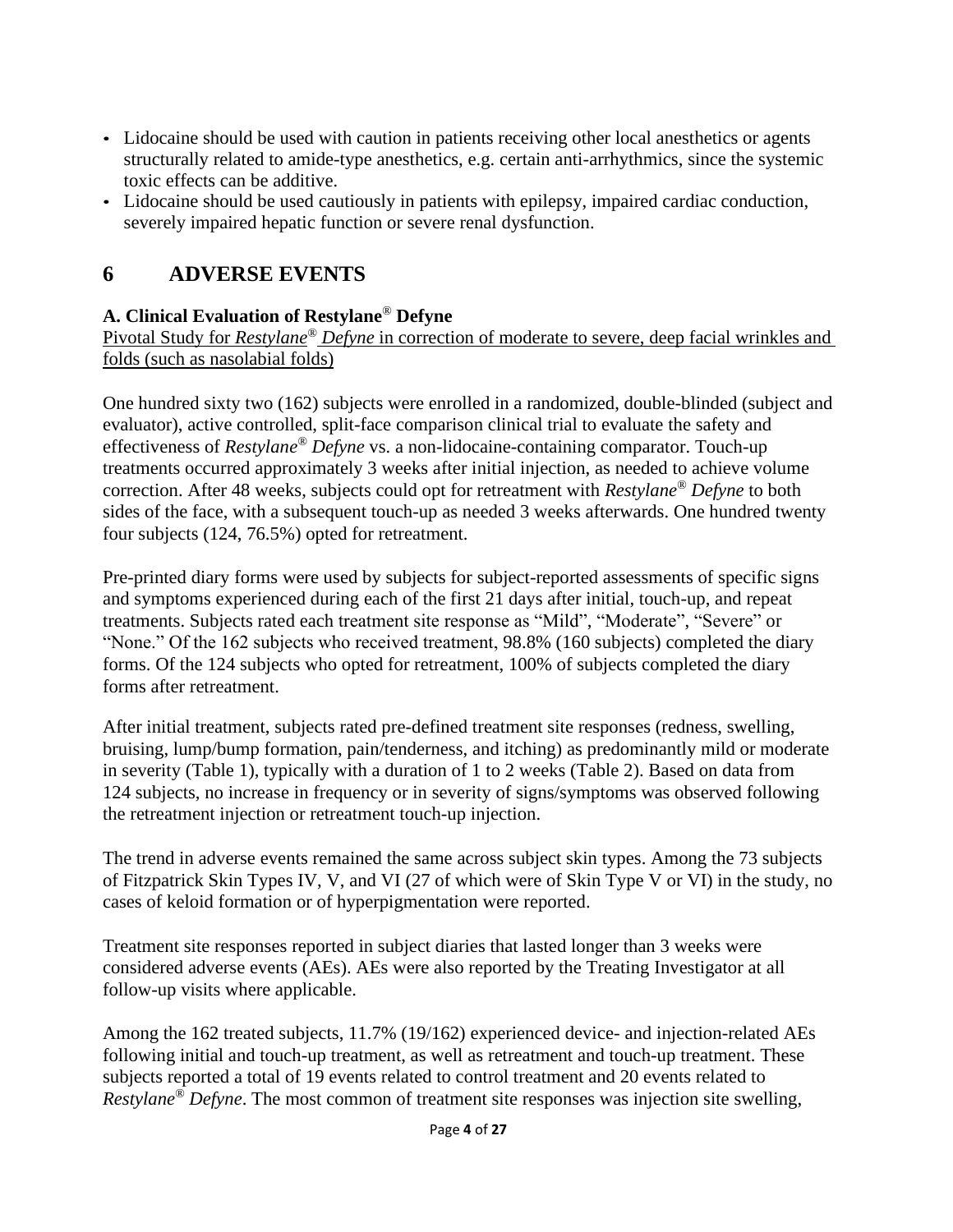which was reported for 5 subjects. Injection site erythema and injection site pain were reported for 4 and 2 subjects, respectively. Other treatment site responses (inflammation, hematoma, discomfort, and mass) were reported for 1 subject each. Other related adverse events included skin tightness, dermatitis allergic, interstitial granulomatous dermatitis, salivary hypersecretion, sensitivity of teeth, presyncope, and arterial stenosis which were all reported for 1 subject each.

Seven subjects reported 8 serious adverse events (SAEs) that were considered to be unrelated to the device. The events were metastatic lung cancer, colon cancer, small bowel obstruction with uterine fibroid tumors, benign cyst on the right ovary, herpes zoster (shingles), febrile diarrhea, and lumbar spinal stenosis resulting in a spinal fusion.

Treatment site responses after initial treatments are summarized by severity in Table 1 and by duration in Table 2.

| Table 1 - Treatment Site Responses by Maximum Severity Occurring In Subjects After |  |
|------------------------------------------------------------------------------------|--|
| <b>Initial Treatment</b>                                                           |  |

|                                                                                                           | Restylane <sup>®</sup> Defyne (N=162)<br>n (% ) |                 |               | Control $(N=162)$<br>$\mathbf{n}(\%)$ |           |          |               |              |
|-----------------------------------------------------------------------------------------------------------|-------------------------------------------------|-----------------|---------------|---------------------------------------|-----------|----------|---------------|--------------|
|                                                                                                           | <b>Mild</b>                                     | <b>Moderate</b> | <b>Severe</b> | <b>Total</b>                          | Mild      | Moderate | <b>Severe</b> | <b>Total</b> |
| Post-Initial Injection <sup>a</sup> (N= 160 for Restylane <sup>®</sup> Defyne and N= 160 for the control) |                                                 |                 |               |                                       |           |          |               |              |
| Redness                                                                                                   | 66 (41.3)                                       | 27 (16.9)       | 8(5.0)        | 101(63.1)                             | 65(40.6)  | 27(16.9) | 9(5.6)        | 101(63.1)    |
| Swelling                                                                                                  | 60(37.5)                                        | 45(28.1)        | 14(8.8)       | 119 (74.4)                            | 61(38.1)  | 42(26.3) | 15(9.4)       | 118 (73.8)   |
| <b>Bruising</b>                                                                                           | 48 (30.0)                                       | 36(22.5)        | 11(6.9)       | 95 (59.4)                             | 47 (29.4) | 37(23.1) | 13(8.1)       | 97(60.6)     |
| Lump/Bump<br>Formation                                                                                    | 51 (31.9)                                       | 39 (24.4)       | 15(9.4)       | 105(65.6)                             | 43 (26.9) | 37(23.1) | 14(8.8)       | 94 (58.8)    |
| Pain/Tenderness                                                                                           | 64(40.0)                                        | 28(17.5)        | 8(5.0)        | 100(62.5)                             | 60(37.5)  | 23(14.4) | 11(6.9)       | 94 (58.8)    |
| Itching                                                                                                   | 28(17.5)                                        | 9(5.6)          | 3(1.9)        | 40(25.0)                              | 24(15.0)  | 8(5.0)   | 1(0.6)        | 33(20.6)     |

Percentages are based on total number of subjects who reported local tolerability assessments in a subject diary.

<sup>a</sup> Number of subjects who completed subject diaries.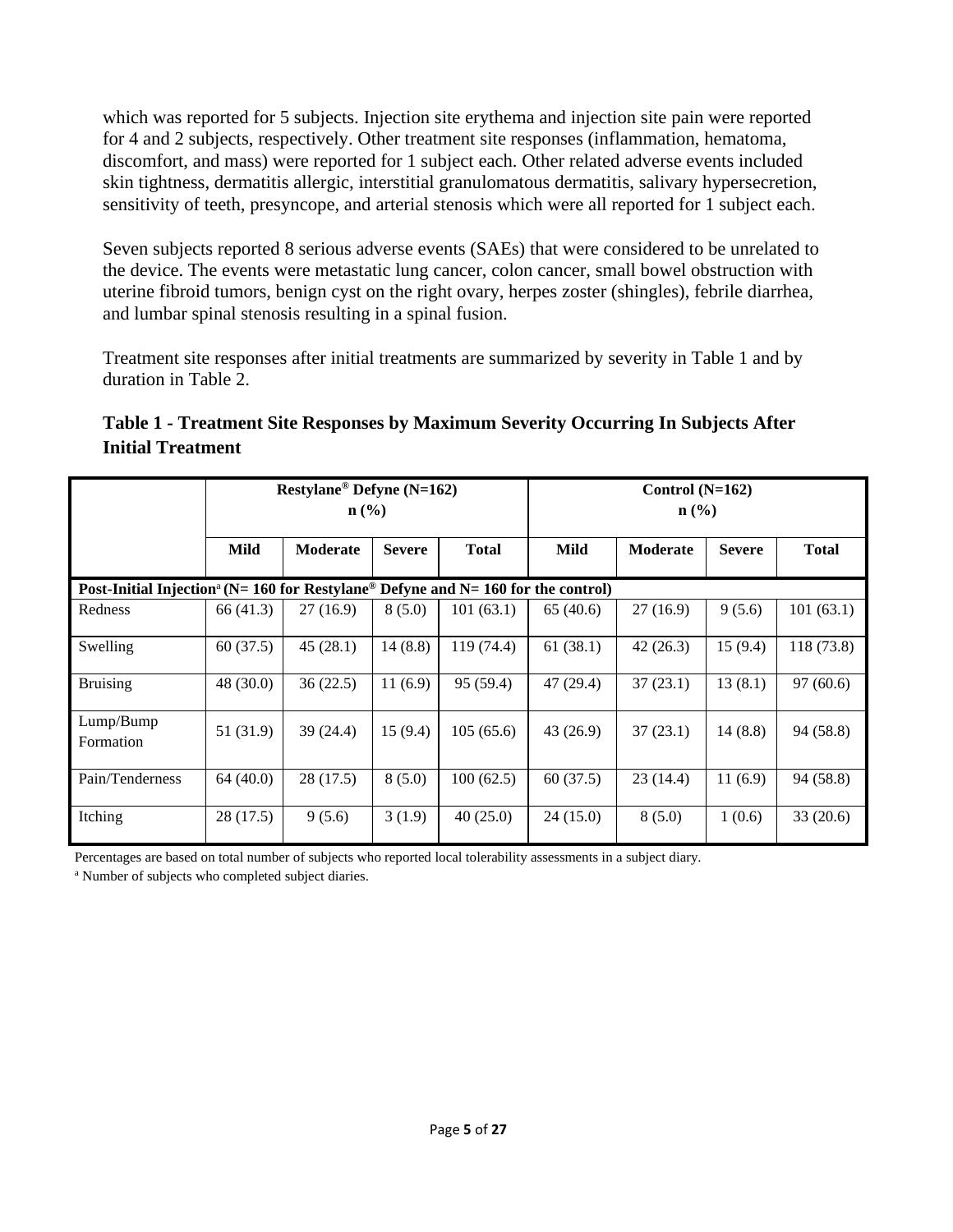| <b>Injection site</b><br>response                                                                         | Restylane <sup>®</sup> Defyne (N=162)<br>$\mathbf{n}(\%)$ |          |                         |                    |           | Control $(N=162)$<br>$\mathbf{n}(\%)$ |           |            |
|-----------------------------------------------------------------------------------------------------------|-----------------------------------------------------------|----------|-------------------------|--------------------|-----------|---------------------------------------|-----------|------------|
| <b>Duration</b> <sup>a</sup>                                                                              | 1-3 Days                                                  | 4-7 Days | $8 - 14$<br><b>Days</b> | >14<br><b>Days</b> | 1-3 Days  | 4-7 Days                              | 8-14 Days | $>14$ Days |
| Post-Initial Injection <sup>b</sup> (N= 160 for Restylane <sup>®</sup> Defyne and N= 160 for the control) |                                                           |          |                         |                    |           |                                       |           |            |
| Redness                                                                                                   | 74 (46.3)                                                 | 19(11.9) | 6(3.8)                  | 2(1.3)             | 72(45.0)  | 22(13.8)                              | 6(3.8)    | 1(0.6)     |
| Swelling                                                                                                  | 61(38.1)                                                  | 31(19.4) | 22(13.8)                | 5(3.1)             | 57 (35.6) | 32(20.0)                              | 20(12.5)  | 9(5.6)     |
| <b>Brusing</b>                                                                                            | 25(15.6)                                                  | 42(26.3) | 23(14.4)                | 5(3.1)             | 29(18.1)  | 32(20.0)                              | 35(21.9)  | 1(0.6)     |
| Lump/bump<br>Formation                                                                                    | 34(21.3)                                                  | 35(21.9) | 12(7.5)                 | 24 (15.0)          | 40(25.0)  | 15(9.4)                               | 15(9.4)   | 24(15.0)   |
| Pain/tenderness                                                                                           | 63 (39.4)                                                 | 26(16.3) | 7 (4.4)                 | 4(2.5)             | 58 (36.3) | 22(13.8)                              | 11(6.9)   | 3(1.9)     |
| Itching                                                                                                   | 29(18.1)                                                  | 8(5.0)   | 2(1.3)                  | 1(0.6)             | 24(15.0)  | 7(4.4)                                | 2(1.3)    | $\Omega$   |

**Table 2 - Duration of Treatment Site Responses Occurring In Subjects After Initial Treatment**

Percentages are based on total number of subjects who reported local tolerability assessments in a subject diary.

<sup>a</sup> Number of days was defined as the sum of days when a sign/symptom was scored 'Mild' or higher.

b Number of subjects who completed subject diaries.

#### Pivotal Study for *Restylane® Defyne* for augmentation of the chin region to improve the chin profile

One hundred forty (140) subjects were enrolled in a randomized, no-treatment-controlled, evaluator-blinded, multicenter study to evaluate the effectiveness and safety of *Restylane® Defyne* for the augmentation of the chin region to improve the chin profile. A touch-up treatment was offered after 4 weeks if optimal correction was not achieved at the initial treatment. Out of the 107 subjects randomized to treatment, 78 had the touch-up done at Week 4. At week 48, subjects in the no-treatment control group were offered an optional treatment and subjects in the treatment group were offered an optional additional treatment, 58 subjects in the treatment group and 23 subjects in the no-treatment control group opted for the offered treatment.

**The key safety outcomes for this study are presented below in Tables 3 - 8.** Subject reported injection related events are presented in Table 3 – Table 7. Adverse events (AEs) are presented in Table 8.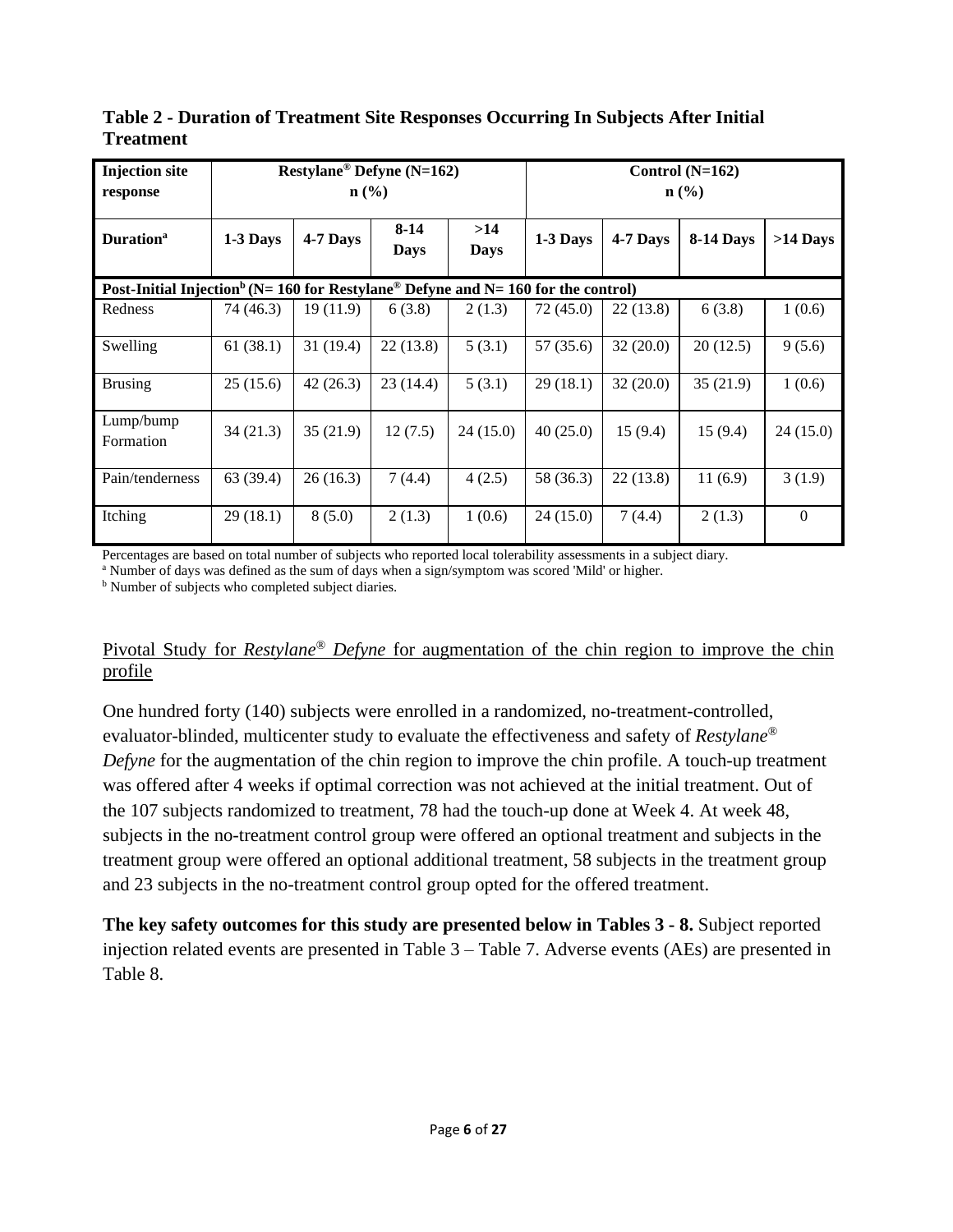### **Pre-defined Injection Related Events:**

Subjects evaluated injection related events (IREs) in a 28-day diary following initial treatment, and touch-up and retreatment, if performed. The presence of pre-defined expected post-treatment events, i.e., pain, tenderness, redness, bruising, swelling, itching, lumps/bumps, and skin discoloration were assessed for the treated area(s). Subjects recorded the presence and level of severity (i.e., none, tolerable, affects daily activities, or disabling) for each of the pre-defined events.

Tenderness, pain, swelling, and lumps/bumps, respectively, were the most commonly reported IREs after initial treatment (112/125 [89.6%]; 92/125 [73.6%]; 92/125 [73.6%]; 88/125 [70.4%] subjects) with *Restylane® Defyne*. Similarly, tenderness, pain, and swelling were commonly reported post touch-up (62/78 [79.5%]; 49/78 [62.8%]; 49/78 [62.8%] subjects) and post-retreatment (44/58 [75.9%]; 38/58 [65.5%]; 35/58 [60.3%] subjects).

For each treatment period, at least 80% (90/112) of subjects with tenderness, 78% (72/92) of subjects with pain, and 85% (78/92) of subjects with swelling reported it as tolerable.

A total of 6 subjects identified an IRE to be disabling after injection with *Restylane® Defyne*. Pain (including burning) was the most commonly reported disabling IRE (2 subjects [1.6%] postinitial injection and 1 [1.3%] post-touch-up injection); all other IREs (tenderness, lumps/bumps, and bruising) identified as disabling were reported by a single subject each.

For those subjects who experienced pain after treatment with *Restylane® Defyne* it generally lasted between 1-3 days (initial [55/92 subjects; 60%], touch-up [32/49 subjects; 65%], retreatment [19/38 subjects; 50%]). Of the subjects who experienced tenderness it tended to last between 1–7 days after injections (initial [75/112 subjects; 67%], touch-up [52/62 subjects; 84%], and re-treatment [30/44 subjects; 68%]) with investigational treatment. Of the subjects who experienced swelling it also tended to last between 1–7 days after injections (initial [84/92 subjects; 91%], touch-up [42/49 subjects; 86%], and re-treatment [27/35 subjects; 77%]) with *Restylane® Defyne*.

Lumps/bumps was the IRE most frequently reported by subjects to last longer than 14 days after injections with *Restylane® Defyne* (initial [26/88 subjects; 30%], touch-up [8/38 subjects; 21%], and re-treatment [11/34 subjects; 32%]).

Subjects typically reported IREs at a lower incident rate, lower severity, and shorter duration following touch-up and re-treatment, when compared to initial treatment.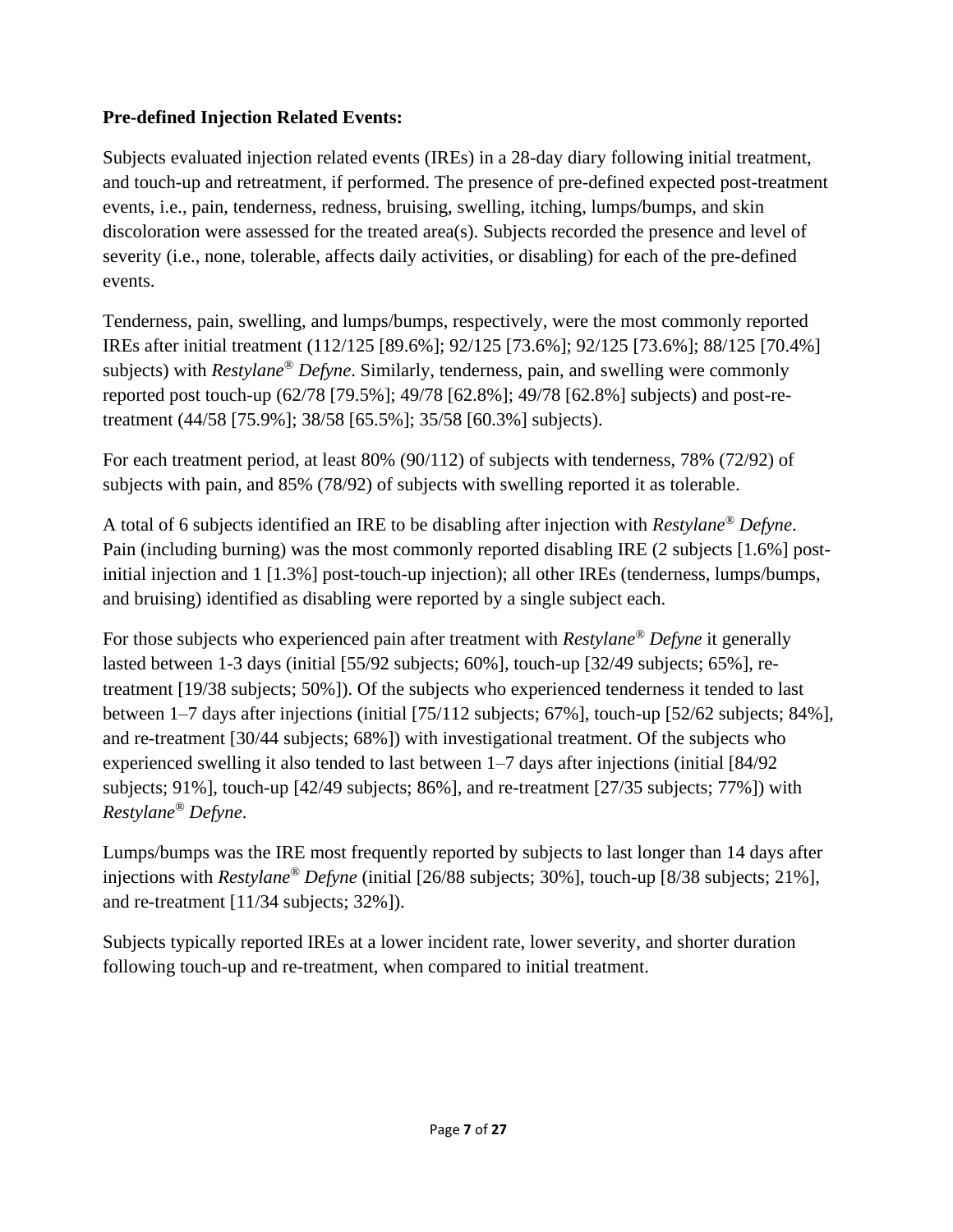**Table 3 - Pre-defined Injection Related Events by Maximum Severity Occurring in Subjects After Initial Treatment (Safety Population)**

|                          | Post Initial Injection with Restylane <sup>®</sup> Defyne<br>$(N=125)$ |             |                                             |                  |  |  |  |  |
|--------------------------|------------------------------------------------------------------------|-------------|---------------------------------------------|------------------|--|--|--|--|
|                          |                                                                        |             |                                             |                  |  |  |  |  |
| <b>Diary Symptoms</b>    | Total % $(n/N)^a$                                                      | Tolerable % | <b>Affects Daily</b><br><b>Activities %</b> | Disabling %      |  |  |  |  |
| Any Symptom              | 92.8                                                                   | 71.6        | 25.9                                        | 2.6              |  |  |  |  |
|                          | (116/125)                                                              | (83/116)    | (30/116)                                    | (3/116)          |  |  |  |  |
| Pain (including burning) | 79.3                                                                   | 78.3        | 19.6                                        | 2.2              |  |  |  |  |
|                          | (92/116)                                                               | (72/92)     | (18/92)                                     | (2/92)           |  |  |  |  |
| Tenderness               | 96.6                                                                   | 80.4        | 18.8                                        | 0.9              |  |  |  |  |
|                          | (112/116)                                                              | (90/112)    | (21/112)                                    | (1/112)          |  |  |  |  |
| Redness                  | 55.2                                                                   | 89.1        | 10.9                                        | $\theta$         |  |  |  |  |
|                          | (64/116)                                                               | (57/64)     | (7/64)                                      |                  |  |  |  |  |
| <b>Bruising</b>          | 73.2                                                                   | 80.0        | 20.0                                        | $\Omega$         |  |  |  |  |
|                          | (85/116)                                                               | (68/85)     | (17/85)                                     |                  |  |  |  |  |
| Swelling                 | 79.3                                                                   | 84.8        | 15.2                                        | $\boldsymbol{0}$ |  |  |  |  |
|                          | (92/116)                                                               | (78/92)     | (14/92)                                     |                  |  |  |  |  |
| Lumps/bumps              | 75.9                                                                   | 90.9        | 9.1                                         | $\Omega$         |  |  |  |  |
|                          | (88/116)                                                               | (80/88)     | (8/88)                                      |                  |  |  |  |  |
| Itching                  | 33.6                                                                   | 92.3        | 7.7                                         | $\mathbf{0}$     |  |  |  |  |
|                          | (39/116)                                                               | (36/39)     | (3/39)                                      |                  |  |  |  |  |

Percentages are based on total number of subjects who reported local tolerability assessments in the subject diary.

<sup>a</sup> Number of subjects who completed at least one diary entry.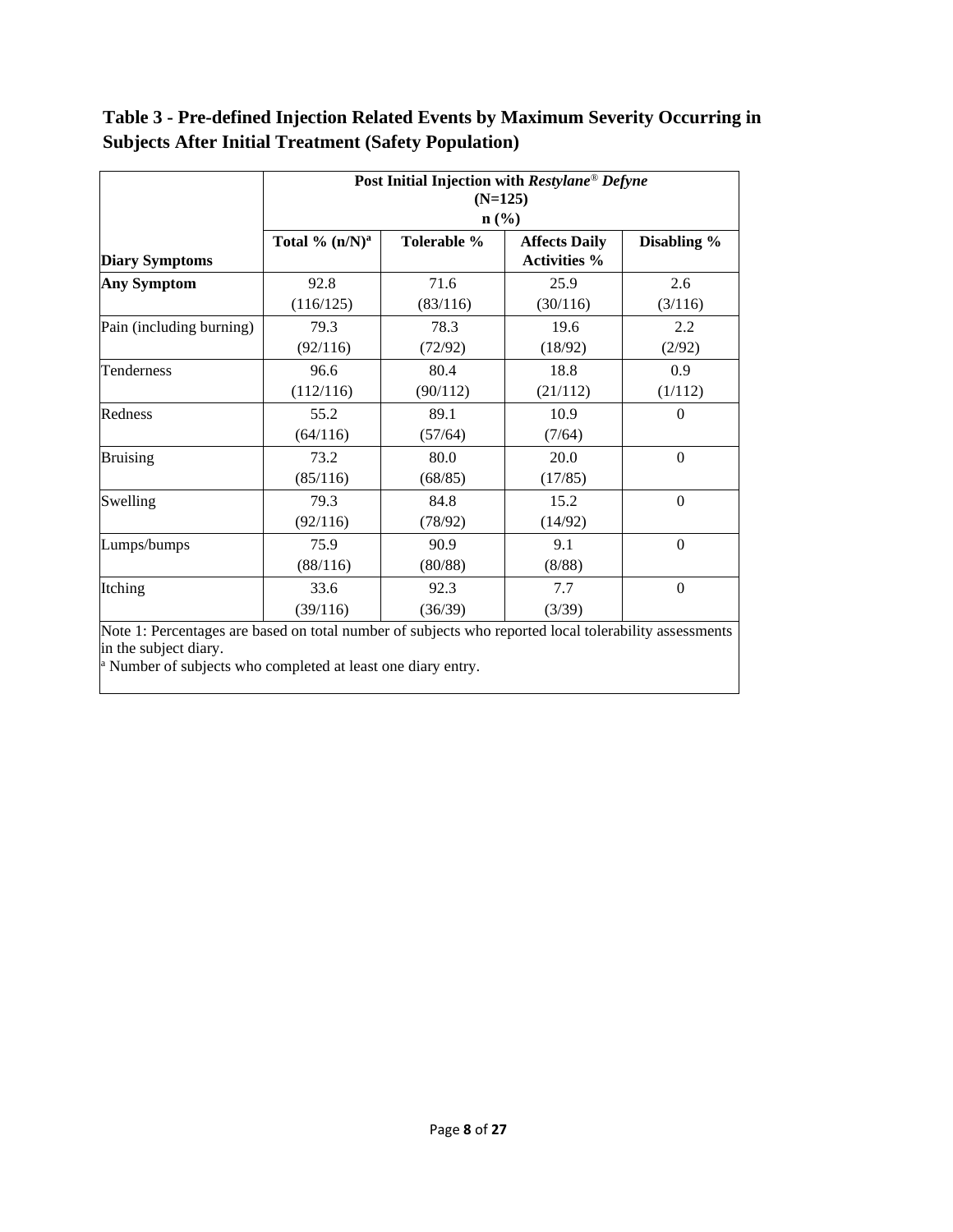**Table 4 - Pre-defined Injection Related Events by Maximum Severity Occurring in Subjects After Re-treatment (Safety Population)**

|                          | Post Re-treatment Injection with Restylane® Defyne<br>$(N=58)$ |                  |                                                                 |               |  |  |  |
|--------------------------|----------------------------------------------------------------|------------------|-----------------------------------------------------------------|---------------|--|--|--|
| <b>Diary Symptoms</b>    | Total % $(n/N)^a$                                              | Tolerable %      | $\mathbf{n}(\%)$<br><b>Affects Daily</b><br><b>Activities</b> % | Disabling %   |  |  |  |
| Any Symptom              | 75.9                                                           | 81.8             | 13.6                                                            | 4.5           |  |  |  |
|                          | (44/58)                                                        | (36/44)          | (6/44)                                                          | (2/44)        |  |  |  |
| Pain (including burning) | 86.4<br>(38/44)                                                | 86.8<br>(33/38)  | 13.2<br>(5/38)                                                  | $\Omega$      |  |  |  |
| Tenderness               | 100.0<br>(44/44)                                               | 90.9<br>(40/44)  | 9.1<br>(4/44)                                                   | $\Omega$      |  |  |  |
| Redness                  | 54.5<br>(24/44)                                                | 95.8<br>(23/24)  | 4.2<br>(1/24)                                                   | $\Omega$      |  |  |  |
| <b>Bruising</b>          | 72.3<br>(32/44)                                                | 93.8<br>(30/32)  | 3.1<br>(1/32)                                                   | 3.1<br>(1/32) |  |  |  |
| Swelling                 | 79.5<br>(35/44)                                                | 88.6<br>(31/35)  | 11.4<br>(4/35)                                                  | $\Omega$      |  |  |  |
| Lumps/bumps              | 77.3<br>(34/44)                                                | 85.3<br>(29/34)  | 11.8<br>(4/34)                                                  | 2.9<br>(1/34) |  |  |  |
| Itching                  | 27.3<br>(12/44)                                                | 100.0<br>(12/12) | $\Omega$                                                        | $\Omega$      |  |  |  |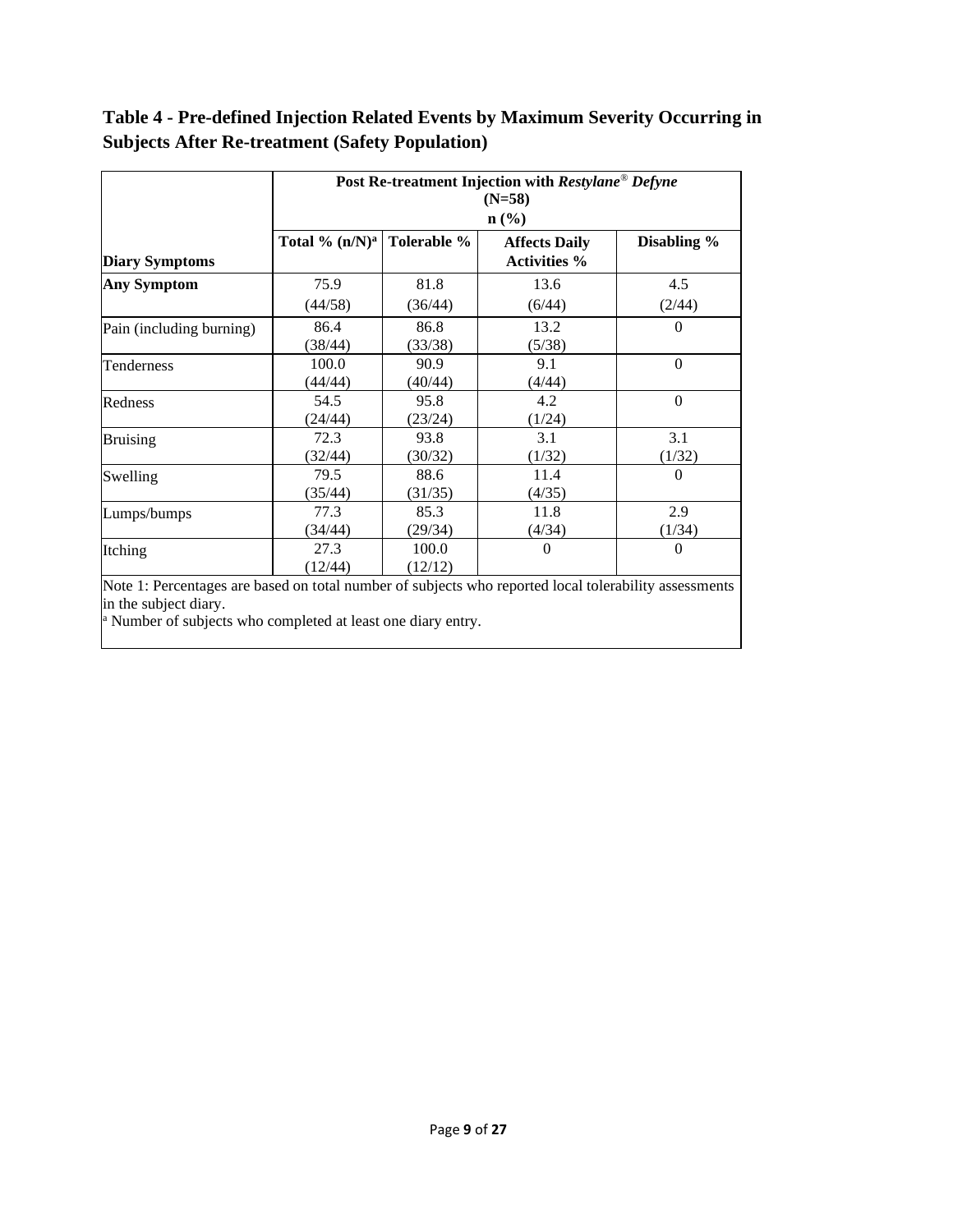| <b>Diary Symptom</b> | Post-Initial Injection <sup>b</sup> with Restylane <sup>®</sup> Defyne<br>$(N=125)$<br>$n\left(\frac{9}{6}\right)$ |                              |              |              |                      |  |  |  |  |
|----------------------|--------------------------------------------------------------------------------------------------------------------|------------------------------|--------------|--------------|----------------------|--|--|--|--|
|                      |                                                                                                                    | <b>Duration</b> <sup>a</sup> |              |              |                      |  |  |  |  |
|                      | $1-3$ Days                                                                                                         | $4-7$ Days                   | 8-14 Days    | 15-27 Days   | 28 Days <sup>c</sup> |  |  |  |  |
| Pain                 | 55<br>(44.0)                                                                                                       | 27<br>(21.6)                 | 8<br>(6.4)   | (0.8)        | 1<br>(0.8)           |  |  |  |  |
| <b>Tenderness</b>    | 35<br>(28.0)                                                                                                       | 40<br>(32.0)                 | 31<br>(24.8) | 4<br>(3.2)   | 2<br>(1.6)           |  |  |  |  |
| <b>Redness</b>       | 47<br>(37.6)                                                                                                       | 8<br>(6.4)                   | 7<br>(5.6)   | 2<br>(1.6)   | $\boldsymbol{0}$     |  |  |  |  |
| <b>Bruising</b>      | 11<br>(8.8)                                                                                                        | 39<br>(31.2)                 | 32<br>(25.6) | 3<br>(2.4)   | $\boldsymbol{0}$     |  |  |  |  |
| <b>Swelling</b>      | 52<br>(41.6)                                                                                                       | 32<br>(25.6)                 | 4<br>(3.2)   | 3<br>(2.4)   | 1<br>(0.8)           |  |  |  |  |
| <b>Lumps/Bumps</b>   | 20<br>(16.0)                                                                                                       | 20<br>(16.0)                 | 22<br>(17.6) | 17<br>(13.6) | 9<br>(7.2)           |  |  |  |  |
| <b>Itching</b>       | 27<br>(21.6)                                                                                                       | 5<br>(4.0)                   | 3<br>(2.4)   | 4<br>(3.2)   | $\boldsymbol{0}$     |  |  |  |  |

#### **Table 5 - Duration of Pre-defined Injection Related Events Occurring in Subjects After Initial Treatment (Safety Population)**

Note 1: Percentages are based on total number of subjects who reported local tolerability assessments in the subject diary. Duration = Number of days with symptoms

<sup>a</sup> Number of days was defined as the sum of days when a sign/symptom was scored 'Mild' or higher.

<sup>b</sup> Number of subjects who completed at least one diary entry.

<sup>c</sup> Subject diary was only collected for 28 days. Events with a duration of 28 days were ongoing at the end of the subject diary.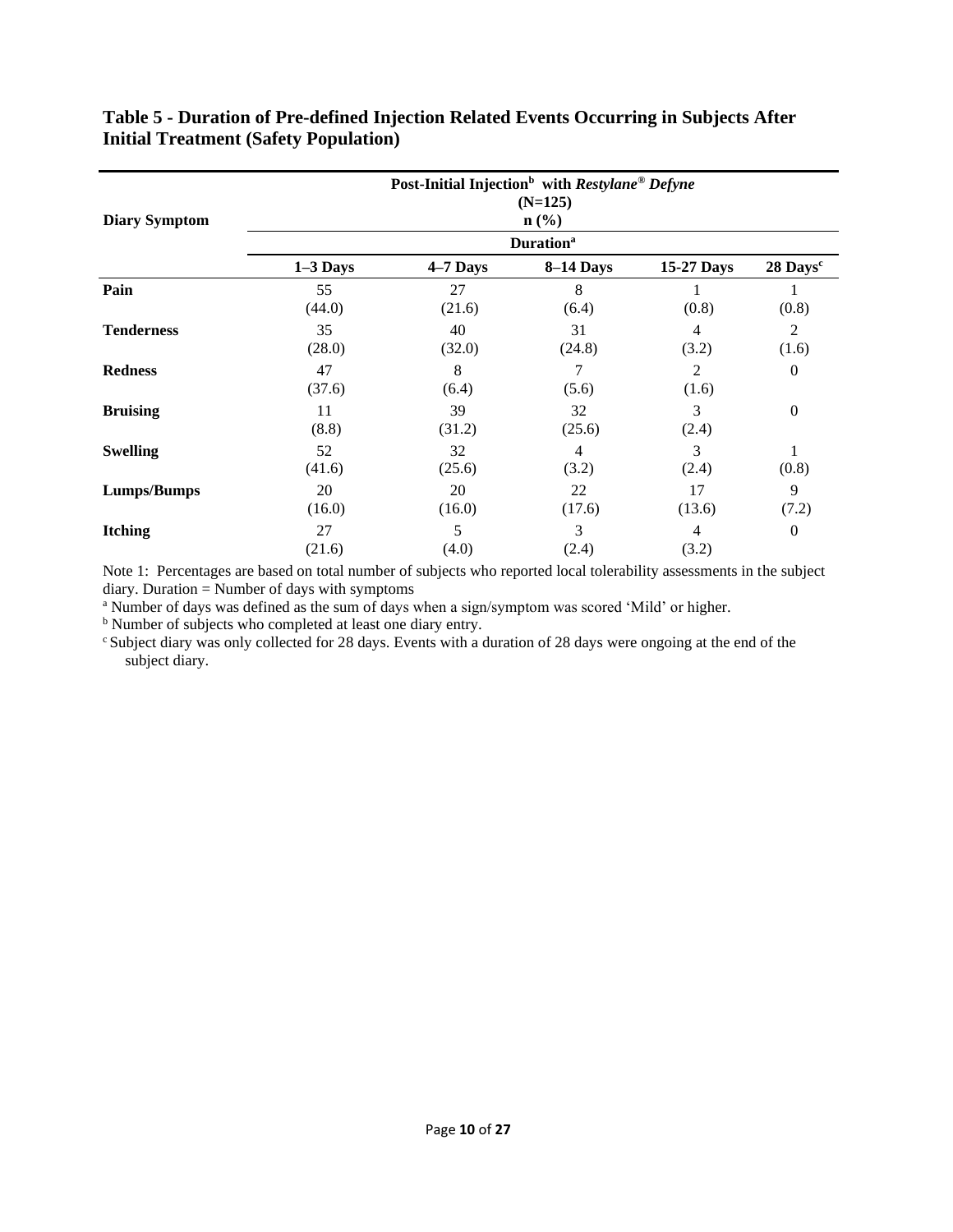| <b>Diary Symptom</b> |              | Post-Touch-Up Injection <sup>b</sup> with Restylane <sup>®</sup> Defyne | $(N=78)$<br>$\mathbf{n}(\%)$ |                  |                      |
|----------------------|--------------|-------------------------------------------------------------------------|------------------------------|------------------|----------------------|
|                      |              |                                                                         | <b>Duration</b> <sup>a</sup> |                  |                      |
|                      | $1-3$ Days   | 4-7 Days                                                                | 8-14 Days                    | 15-27 Days       | 28 Days <sup>c</sup> |
| Pain                 | 32<br>(41.0) | 14<br>(17.9)                                                            | 3<br>(3.8)                   | $\Omega$         | $\overline{0}$       |
| Tenderness           | 29<br>(37.2) | 23<br>(29.5)                                                            | 8(10.3)                      | (1.3)            | 1<br>(1.3)           |
| Redness              | 28<br>(35.9) | $\overline{4}$<br>(5.1)                                                 | $\overline{2}$<br>(2.6)      | $\boldsymbol{0}$ | $\boldsymbol{0}$     |
| <b>Bruising</b>      | 8<br>(10.3)  | 21<br>(26.9)                                                            | 11<br>(14.1)                 | $\mathbf{0}$     | $\boldsymbol{0}$     |
| Swelling             | 25<br>(32.1) | 17<br>(21.8)                                                            | 6<br>(7.7)                   | (1.3)            | $\boldsymbol{0}$     |
| Lumps/Bumps          | 7<br>(9.0)   | 14<br>(17.9)                                                            | 9<br>(11.5)                  | 5<br>(6.4)       | 3<br>(3.8)           |
| Itching              | 14 (17.9)    | 3(3.8)                                                                  | 3(3.8)                       | $\boldsymbol{0}$ | $\boldsymbol{0}$     |

#### **Table 6 - Duration of Pre-defined Injection Related Events Occurring in Subjects After Touch-Up Treatment (Safety Population)**

Note 1: Percentages are based on total number of subjects who reported local tolerability assessments in the subject diary. Duration = Number of days with symptoms

a Number of days was defined as the sum of days when a sign/symptom was scored 'Mild' or higher.

b Number of subjects who completed at least one diary entry.

c Subject diary was only collected for 28 days. Events with a duration of 28 days were ongoing at the end of the subject diary.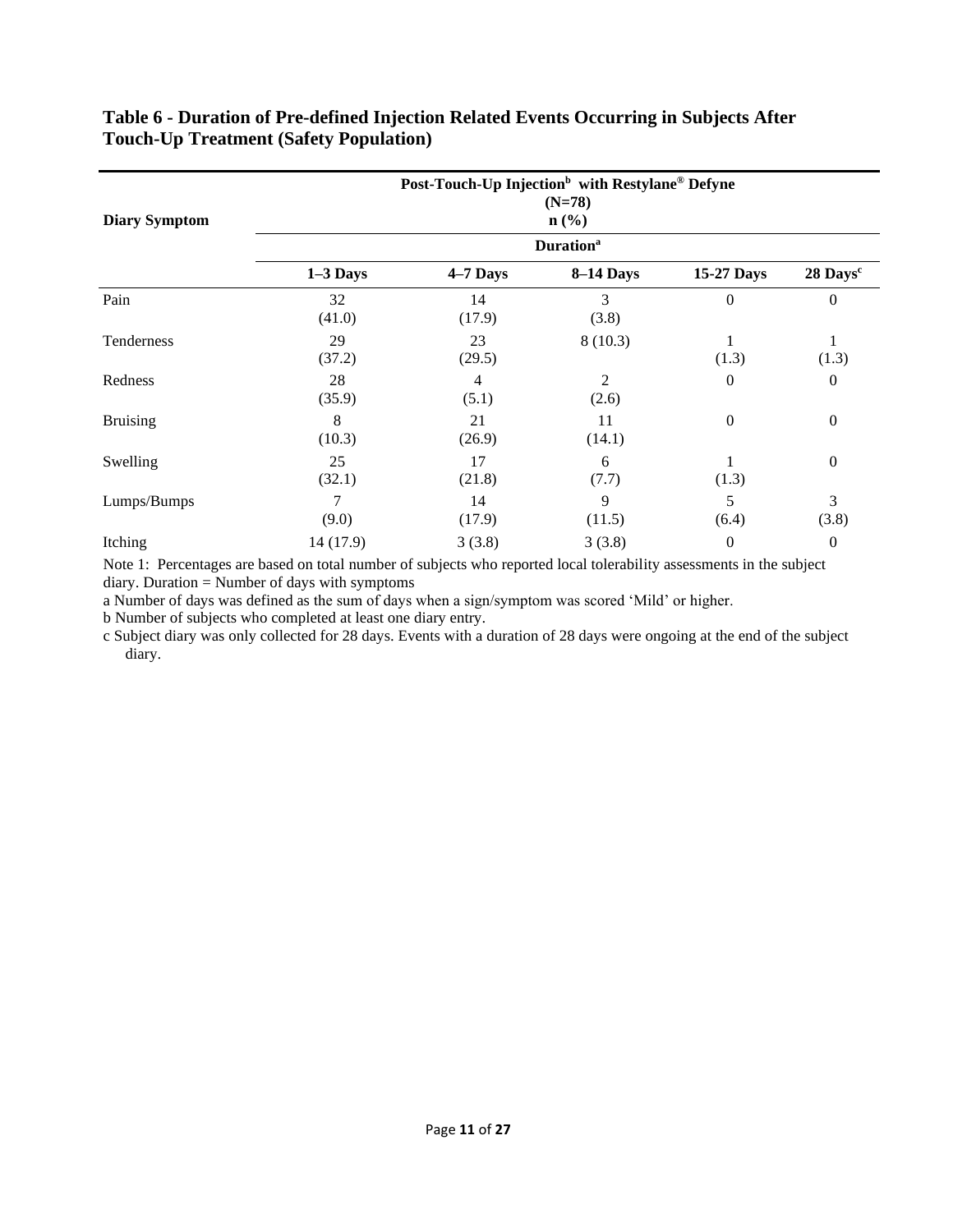| <b>Diary Symptom</b>        | Post-Re-treatment Injection <sup>b</sup> with Restylane <sup>®</sup> Defyne<br>$(N=58)$<br>$\mathbf{n}(\%)$ |                              |                         |            |                      |  |  |  |  |  |
|-----------------------------|-------------------------------------------------------------------------------------------------------------|------------------------------|-------------------------|------------|----------------------|--|--|--|--|--|
|                             |                                                                                                             | <b>Duration</b> <sup>a</sup> |                         |            |                      |  |  |  |  |  |
|                             | $1-3$ Days                                                                                                  | $4-7$ Days                   | 8-14 Days               | 15-27Days  | 28 Days <sup>c</sup> |  |  |  |  |  |
| Pain (including<br>burning) | 19<br>(32.8)                                                                                                | 16<br>(27.6)                 | 2<br>(3.4)              | (1.7)      | $\Omega$             |  |  |  |  |  |
| Tenderness                  | 13<br>(22.4)                                                                                                | 17<br>(29.3)                 | 12<br>(20.7)            | 2<br>(3.4) | $\theta$             |  |  |  |  |  |
| Redness                     | 14<br>(24.1)                                                                                                | 7<br>(12.1)                  | $\overline{2}$<br>(3.4) | (1.7)      | $\theta$             |  |  |  |  |  |
| <b>Bruising</b>             | 7<br>(12.1)                                                                                                 | 12<br>(20.7)                 | 12<br>(20.7)            | (1.7)      | $\theta$             |  |  |  |  |  |
| Swelling                    | 11<br>(19.0)                                                                                                | 16<br>(27.6)                 | 8<br>(13.8)             | $\theta$   | $\theta$             |  |  |  |  |  |
| Lumps/Bumps                 | 4<br>(6.9)                                                                                                  | 8<br>(13.8)                  | 11<br>(19.0)            | 5<br>(8.6) | 6<br>(10.3)          |  |  |  |  |  |
| Itching                     | 6<br>(10.3)                                                                                                 | 5<br>(8.6)                   | 1<br>(1.7)              | $\theta$   | $\boldsymbol{0}$     |  |  |  |  |  |

**Table 7 - Duration of Pre-defined Injection Related Events Occurring in Subjects After Retreatment (Safety Population)**

Note 1: Percentages are based on total number of subjects who reported local tolerability assessments in the subject  $diary.$  Duration = Number of days with symptoms

<sup>a</sup> Number of days was defined as the sum of days when a sign/symptom was scored 'Mild' or higher.

<sup>b</sup> Number of subjects who completed at least one diary entry.

<sup>c</sup> Subject diary was only collected for 28 days. Events with a duration of 28 days were ongoing at the end of the subject diary

**Device and Injection Related Events:** AEs were evaluated by Investigators throughout entirety of the study. An overall summary of AEs following initial and touch-up treatment is presented in Table 8.

The majority of subjects reported no AEs across all treatment periods (no treatment at baseline [27/33, 81.8%]; initial treatment [88/129, 68.2%]; re-treatment [54/58, 93.1%]). Overall, 51 subjects reported a total of 81 AEs across all treatment periods (no treatment at baseline [6/33, 18.2%]; initial treatment [41/129, 31.8%]; re-treatment [4/58, 6.9%]). All of the 81 AEs reported were classified as either mild (62/81 [76.5%]) or moderate (19/81 [23.5%]); no severe AEs were reported during the study. There was one SAE during the study experienced by 1 (0.8%) subject that was not related the investigational treatment or procedure (stage IV metastatic lung cancer).

A total of 25 AEs were related to the investigational treatment or injection procedure and were reported either after initial treatment (18/129 [14.0%]) or re-treatment (1/58 [1.7%]) with *Restylane® Defyne*.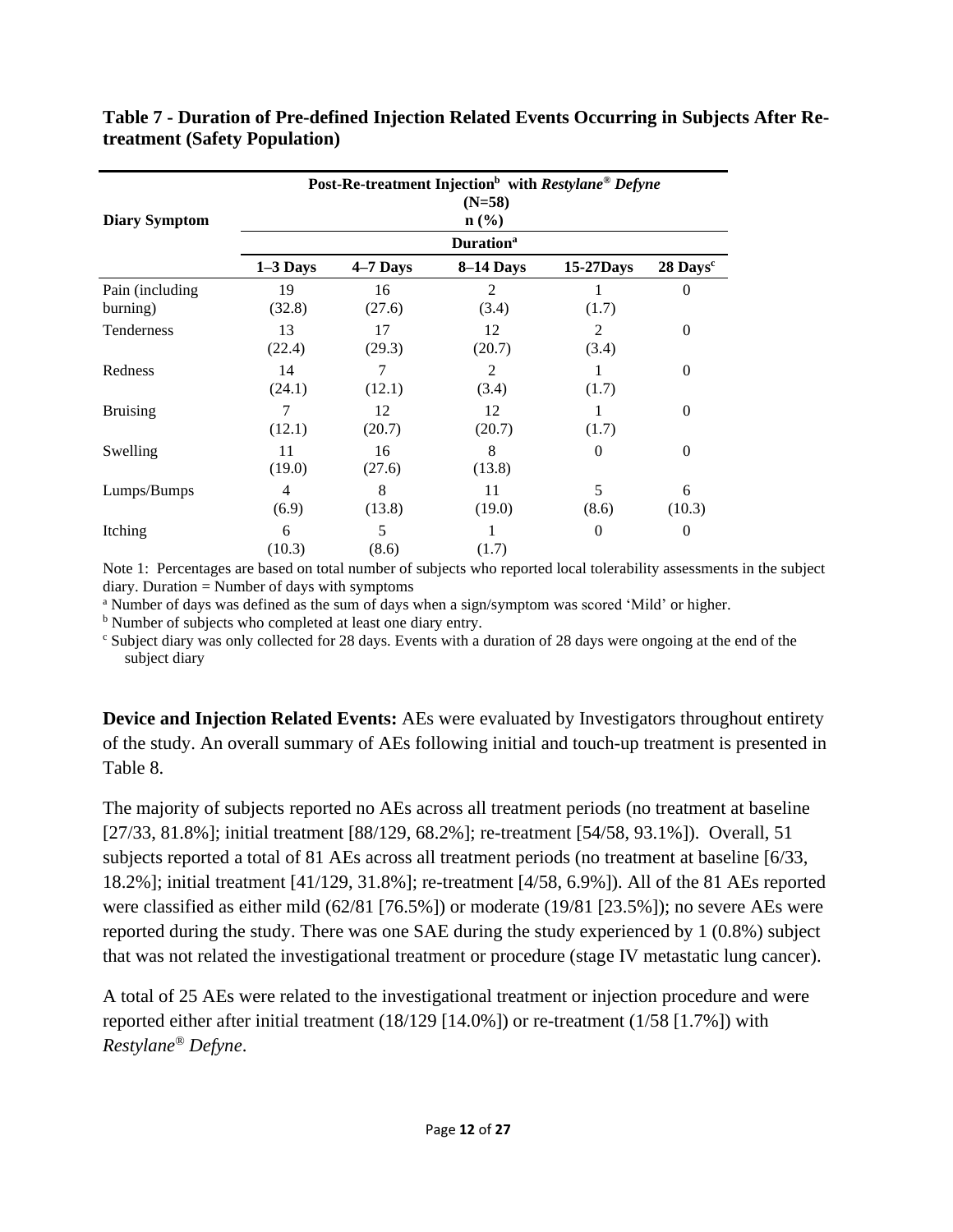In terms of onset time, the median onset for related AEs was at the day of treatment with *Restylane® Defyne* (mean, 11.5 days). One subject experienced delayed implant site swelling in the chin of mild severity 185 days after initial treatment with *Restylane ® Defyne* that lasted 4 days and resolved following treatment.

There were no ongoing AEs at the end of the study. After treatment with *Restylane® Defyne*, most related AEs resolved within approximately a week (8 days).

The severity and duration of treatment related AEs occurring in <5% of subjects in either treatment group are summarized in Table 9 - Chin function and sensation evaluations for all subjects at all visits were assessed as normal. For device palpability, at least 95.5% of subjects had normal (expected feel) of the chin following treatment with *Restylane®* D*efyne*.

|                                       | <b>Initial Treatment with</b><br>Restylane <sup>®</sup> Defyne<br>$(N=129)$ |               | <b>Re-treatment with</b><br>Restylane <sup>®</sup> Defyne<br>$(N=58)$ |                |  |
|---------------------------------------|-----------------------------------------------------------------------------|---------------|-----------------------------------------------------------------------|----------------|--|
|                                       | <b>Subjects</b><br>$n\left(\frac{0}{0}\right)$                              | <b>Events</b> | <b>Subjects</b>                                                       | <b>Events</b>  |  |
| <b>AEs Overall</b>                    | 47 (36.4)                                                                   | 77            | $n\left(\frac{0}{0}\right)$<br>4(6.9)                                 | $\overline{4}$ |  |
| Any AE Related to Study Product or    |                                                                             |               |                                                                       |                |  |
| <b>Injection Procedure</b>            |                                                                             |               |                                                                       |                |  |
| Total                                 | 18(14.0)                                                                    | 24            | 1(1.7)                                                                | 1              |  |
| Mild                                  | 17(94.4)                                                                    | 23            | 1(100)                                                                | 1              |  |
| Moderate                              | 1(5.6)                                                                      | 1             | $\theta$                                                              | $\Omega$       |  |
| Severe                                | $\theta$                                                                    | $\theta$      | $\Omega$                                                              | $\Omega$       |  |
| <b>Action Required</b>                |                                                                             |               |                                                                       |                |  |
| None                                  | 8(44.4)                                                                     | 12            | $\Omega$                                                              | 0              |  |
| Medication                            | 10(55.6)                                                                    | 12            | 1(100)                                                                | 1              |  |
| Non-Pharmacological                   | 1(5.6)                                                                      | 1             | $\Omega$                                                              | $\theta$       |  |
| Withdrawal                            | 0                                                                           | $\Omega$      | 0                                                                     | 0              |  |
| Mean Onset of Related AEs (days)      | 11.5                                                                        | 24            | 0.0                                                                   | 1              |  |
| Minimum                               | $\Omega$                                                                    |               | $\Omega$                                                              |                |  |
| Maximum                               | 185                                                                         | --            | $\Omega$                                                              |                |  |
| Mean Duration of Related AEs (days)   | 13.1                                                                        | 24            | 4.0                                                                   |                |  |
| Minimum                               | $\mathfrak{D}$                                                              |               | 4                                                                     |                |  |
| Maximum                               | 112                                                                         |               | 4                                                                     |                |  |
| Unrelated AEs to Study Product or     | 29(22.5)                                                                    | 47            | 3(5.2)                                                                | 3              |  |
| <b>Injection Procedures</b>           |                                                                             |               |                                                                       |                |  |
| Serious AEs (not related to the study | 1(0.8)                                                                      | 1             | $\theta$                                                              | $\mathbf{0}$   |  |
| product or injection procedure)       |                                                                             |               |                                                                       |                |  |
| No AEs                                | 88 (68.2)                                                                   |               | 54 (93.1)                                                             |                |  |

#### **Table 8 - Summary of Adverse Events After Initial/Re-treatment (Safety Population)**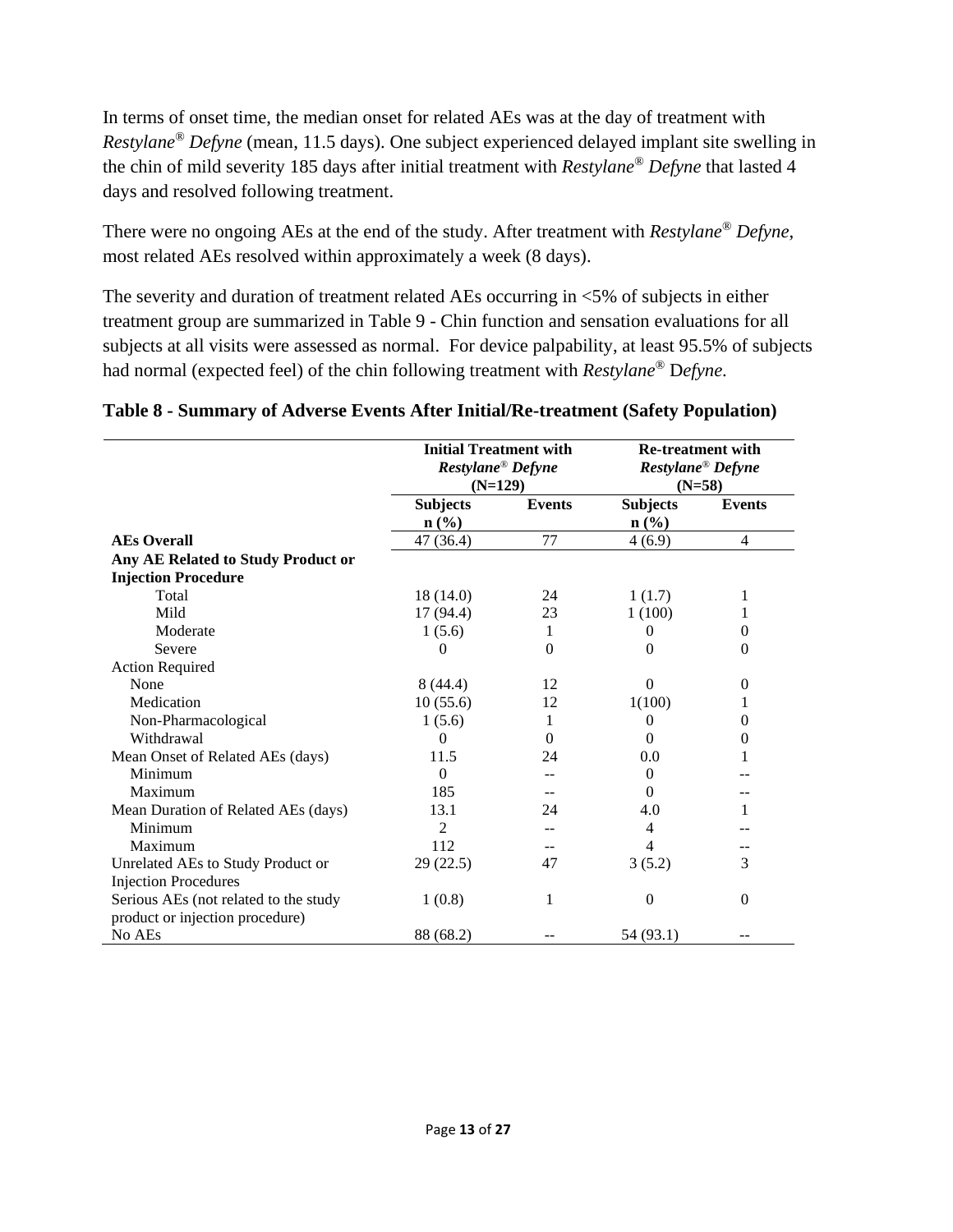**Table 9 - Treatment Related Adverse Events Occurring <5% of Subjects by Maximum Severity after Initial/Re-treatment (Safety Population)**

|                                                                |                                                | <b>Initial Treatment with</b><br>Restylane <sup>®</sup> Defyne<br>$(N=129)$ |                                         |               | <b>Re-treatment with</b><br>Restylane <sup>®</sup> Defyne<br>$(N=58)$ |                              |                                         |                |
|----------------------------------------------------------------|------------------------------------------------|-----------------------------------------------------------------------------|-----------------------------------------|---------------|-----------------------------------------------------------------------|------------------------------|-----------------------------------------|----------------|
| <b>Adverse Event</b>                                           | <b>Subjects</b><br>$n\left(\frac{0}{0}\right)$ | Mild<br>$\frac{0}{0}$                                                       | <b>Moderate Severe</b><br>$\frac{0}{0}$ | $\frac{0}{0}$ | <b>Subjects</b><br>$\mathbf{n}(\%)$                                   | <b>Mild</b><br>$\frac{6}{6}$ | <b>Moderate Severe</b><br>$\frac{0}{0}$ | $\frac{6}{6}$  |
| Implant site pain                                              | 6(4.7)                                         | 5(83.3)                                                                     | 1(16.7)                                 | $\Omega$      |                                                                       | 1(1.7)                       | $\Omega$                                | $\Omega$       |
| Implant site bruising                                          | 3(2.3)                                         | 3(100)                                                                      | $\theta$                                | $\Omega$      | $\Omega$                                                              | $\Omega$                     | $\Omega$                                | $\Omega$       |
| Implant site swelling                                          | 3(2.3)                                         | 3(100)                                                                      | $\Omega$                                | $\Omega$      | $\Omega$                                                              | $\Omega$                     | $\Omega$                                | $\theta$       |
| Implant site erythema                                          | 2(1.6)                                         | 2(100)                                                                      | $\Omega$                                | $\theta$      | $\Omega$                                                              | $\Omega$                     | $\Omega$                                | $\Omega$       |
| Implant site haemorrhage                                       | 2(1.6)                                         | 2(100)                                                                      | $\Omega$                                | $\Omega$      | $\Omega$                                                              | $\theta$                     | $\Omega$                                | $\overline{0}$ |
| Implant site nodule                                            | 2(1.6)                                         | 2(100)                                                                      | $\Omega$                                | $\Omega$      | $\Omega$                                                              | $\theta$                     | $\Omega$                                | $\theta$       |
| Implant site mass                                              | 1(0.8)                                         | 1(100)                                                                      | $\Omega$                                | $\Omega$      | $\Omega$                                                              | $\Omega$                     | $\Omega$                                | $\Omega$       |
| Implant site oedema                                            | 1(0.8)                                         | 1(100)                                                                      | $\Omega$                                | $\theta$      | $\Omega$                                                              | $\theta$                     | $\Omega$                                | $\Omega$       |
| Injection site eczema                                          | 1(0.8)                                         | 1(100)                                                                      | $\theta$                                | $\Omega$      | $\Omega$                                                              | $\Omega$                     | $\Omega$                                | $\theta$       |
| Oral Herpes                                                    | 1(0.8)                                         | 1(100)                                                                      | $\Omega$                                | $\theta$      | $\overline{0}$                                                        | $\overline{0}$               | $\Omega$                                | $\overline{0}$ |
| Table is sorted in descending order by overall incidence rate. |                                                |                                                                             |                                         |               |                                                                       |                              |                                         |                |

**Chin and Lower Lip Safety Assessments:** Chin and lower lip sensation, lip movement, function, mass formation, and product palpability were performed at screening/baseline and all physical visits thereafter. The parameters for lip movement, function, mass formation and product palpability were rated as normal or abnormal. Lip function was graded separately from Chin function.

In the study, chin function and sensation evaluations for all subjects at all visits were assessed as normal. For device palpability, at least 95.5% of subjects had normal (expected feel) of the chin following treatment with *Restylane® Defyne*.

**Additional Safety Assessments:** Changes in hair growth in the treated area for male subjects were evaluated at physical follow-ups after baseline treatment; any changes were to be reported as AEs. There were no changes in hair growth assessed in male subjects for this study.

**Exploratory Subgroup Analyses:** Exploratory safety analyses by subgroup (i.e., gender, study site, median injection volume of  $\leq 2.7$  mL and  $> 2.7$  mL, and FST) were evaluated. Some of the subgroup analyses of treatment-related AEs occurring in subjects after initial and re-treatment with *Restylane® Defyne* are summarized in Table 10.

A total of 7 of 11 study sites had subjects who experienced related AEs. The variability between sites (0-54%) may be explained by the relatively small sample size at each site.

This study stratified subjects by FST group (I-III, IV, or V-VI). There were no marked differences in proportion of subjects who experienced at least one related AE based on FST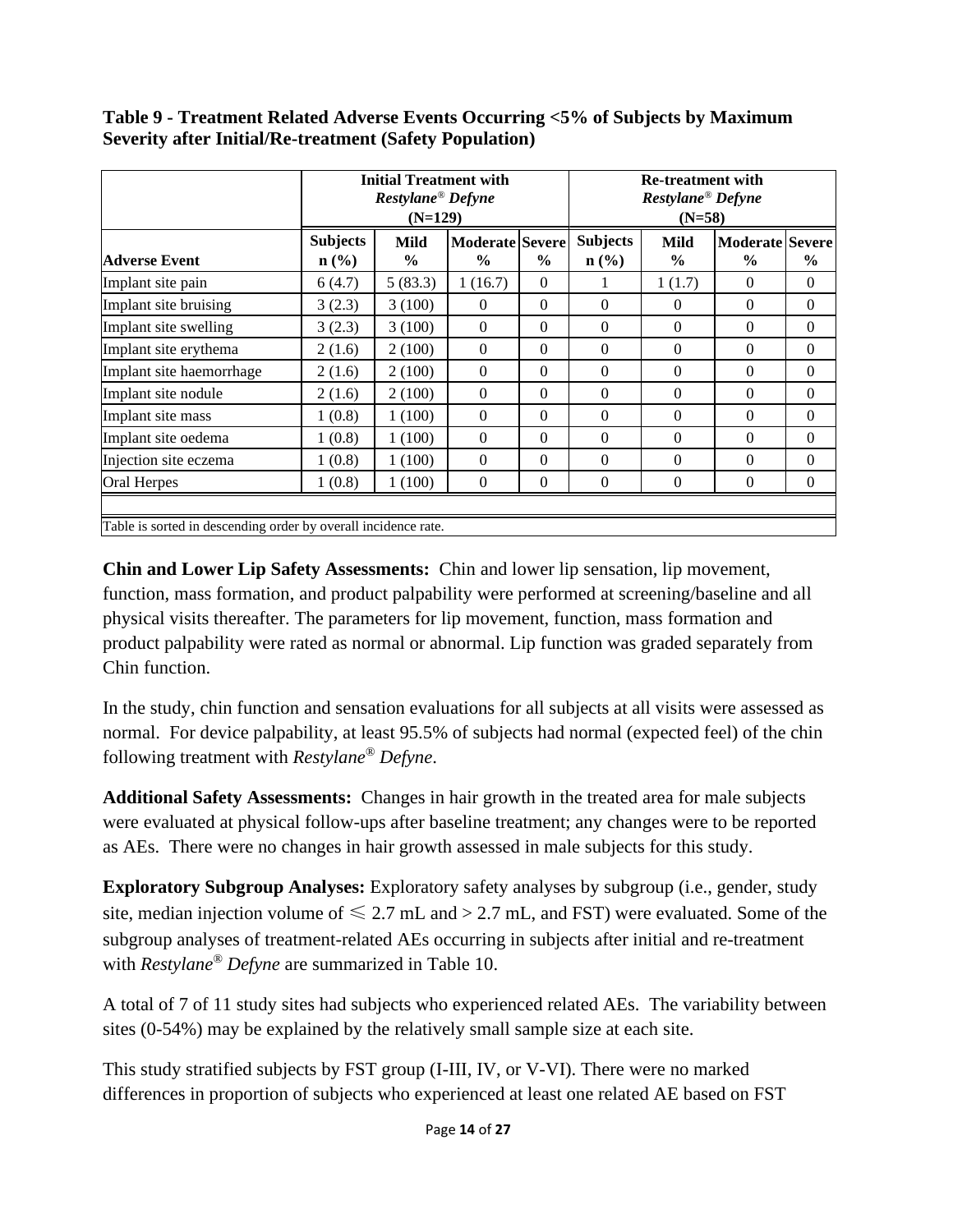group, 12% vs. 16.7% vs. 16.7% for FST I-–III vs. IV vs. V-–VI skin types, respectively, in the initial treatment with *Restylane® Defyne* group. One subject (1/14 [7.1%]) who received a retreatment with *Restylane® Defyne,* with FST IV, experienced at least one related AE.

| Category                       | <b>Initial Treatment with</b><br>Restylane <sup>®</sup> Defyne<br>$\%$ (N=129) | <b>Re-treatment with</b><br>Restylane <sup>®</sup> Defyne<br>$(N=58)$ |
|--------------------------------|--------------------------------------------------------------------------------|-----------------------------------------------------------------------|
| <b>Gender</b>                  |                                                                                |                                                                       |
| Female                         | 14.8(17/115)                                                                   | 2.0(1/51)                                                             |
| Male                           | 7.1(1/14)                                                                      | $\theta$                                                              |
| <b>Age Group</b>               |                                                                                |                                                                       |
| $20-29$ years                  | 21.4(3/14)                                                                     | 0(0/5)                                                                |
| $30-50$ years                  | 19.2 (10/52)                                                                   | 0(0/19)                                                               |
| $>50$ years                    | 7.9(5/63)                                                                      | 2.9(1/34)                                                             |
| <b>Median Injection Volume</b> |                                                                                |                                                                       |
| $\leq$ 2.7 mL                  | 13.8(9/65)                                                                     | $\Omega$                                                              |
| $>2.7$ mL                      | 14.1(9/64)                                                                     | 2.8(1/36)                                                             |
| <b>FST</b>                     |                                                                                |                                                                       |
| <b>FST I-III</b>               | 12.0(9/75)                                                                     | $\Omega$                                                              |
| <b>FST IV</b>                  | 16.7(6/30)                                                                     | 7.1(1/14)                                                             |
| <b>FST V-VI</b>                | 16.7(4/24)                                                                     | $\theta$                                                              |

**Table 10 - Incidence of Related AEs after Initial/Re-treatment by Subgroup**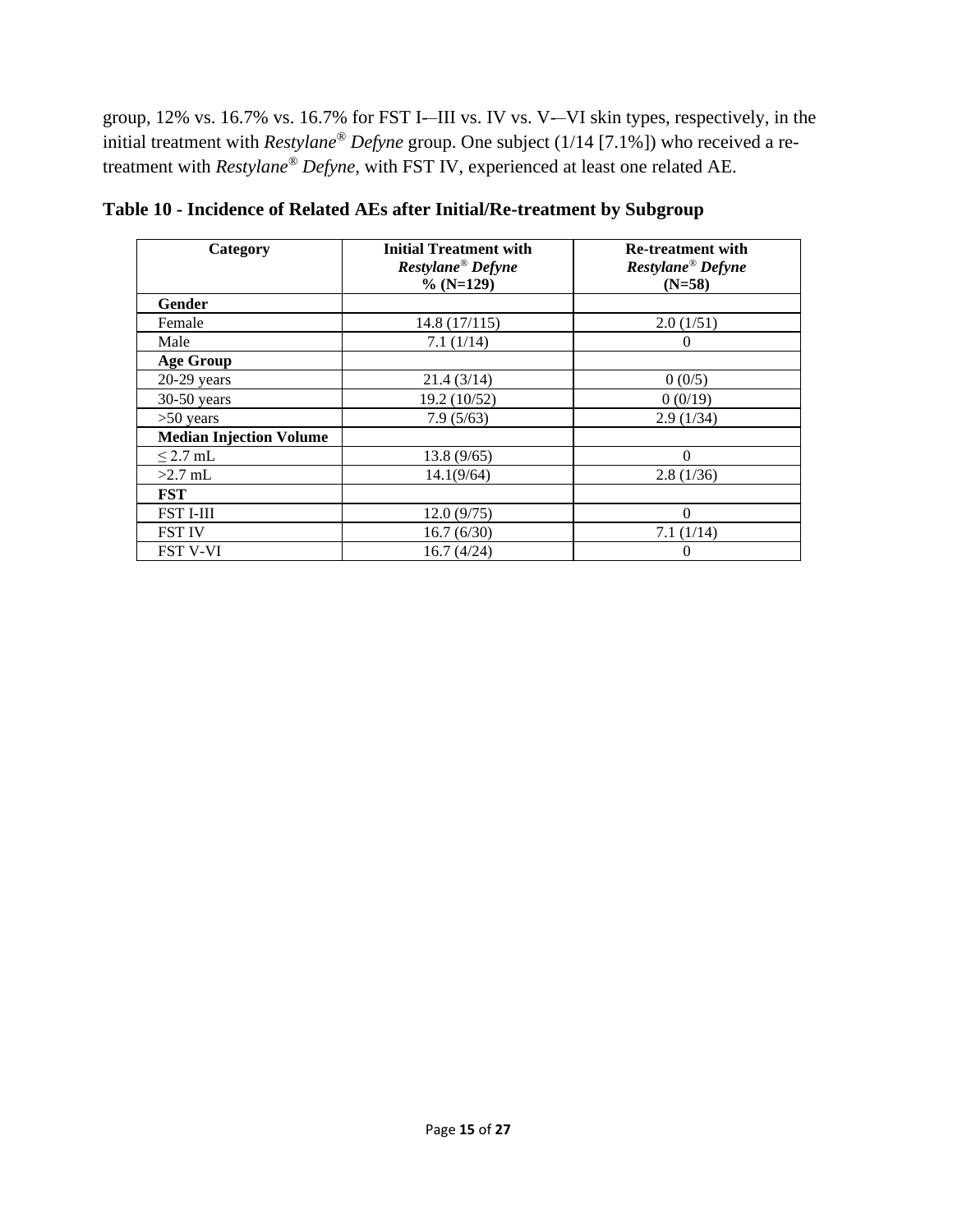#### **B. Other Safety Data**

#### **Post-Market Surveillance**

The adverse event reports received from post-marketing surveillance (from voluntary reporting and published literature) for the use of *Restylane® Defyne* with and without lidocaine in the U.S. and other countries most commonly included reports of transient swelling/edema and with immediate onset or delayed onset, up to several weeks after treatment.

The following events were also reported in decreasing order of frequency:

- mass formation/induration
- papules/nodules
- erythema
- pain/tenderness
- short duration of effect
- bruising/hematoma
- presumptive bacterial infections and abscess formation
- inflammation
- discoloration
- injection site reactions including burning sensation, irritation and warmth
- ischemia and necrosis due to unintentional intravascular injection or embolization
- hypersensitivity/angioedema
- granuloma/foreign body reaction
- pruritus
- neurological symptoms including hypoaesthesia, paraesthesia and facial paralysis
- eye disorders such as eye swelling, eye pain, eyelid oedema, eyelid ptosis, blurred vision, ocular discomfort and visual impairment
- rash
- device dislocation
- blisters/vesicles
- symptoms of reactivation of herpes infection
- deformity/assymetry
- discharge
- atrophy/scarring
- urticaria
- capillary disorder such as telangiectasia
- dermatitis
- acne
- extrusion of device
- non-dermatological events including chills, discomfort, dizziness, headache, malaise, nausea and pyrexia and
- other dermatological events including pain of skin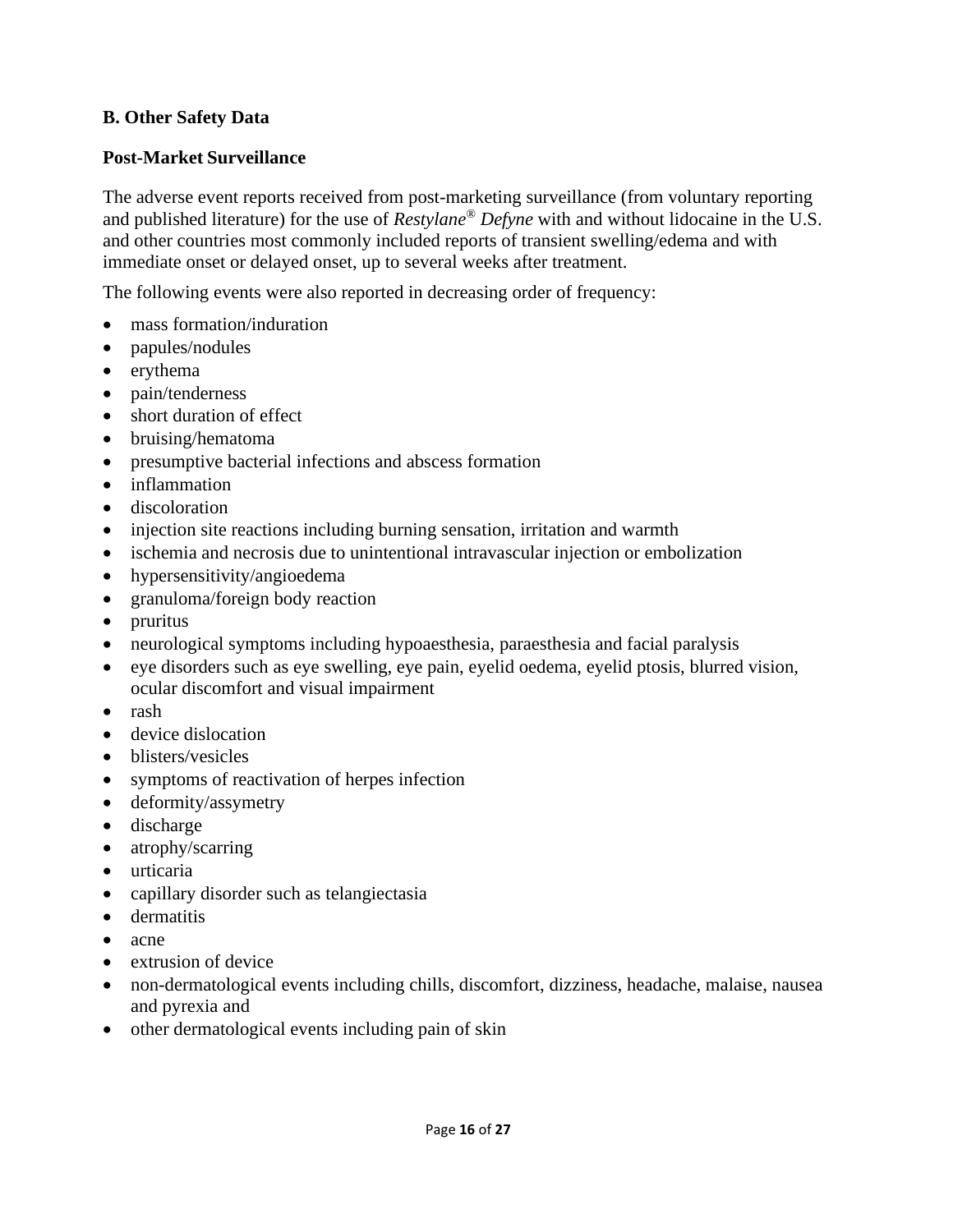When required, treatments for these events included ice, massage, warm compress, nitroglycerine paste, corticosteroids, antibiotics, antihistamines, analgesics, antiviral agents, diuretic agents, aspiration/incision, drainage, surgery or enzymatic degradation (with hyaluronidase) of the product.

Reports of serious adverse events for *Restylane® Defyne* with and without lidocaine are rare. The most commonly reported serious adverse events were infection/abscess, mass/induration ischemia/necrosis and eye disorders. Other concurrent serious events included: swelling, pain/tenderness, erythema and discolouration.

Serious infection/abscess were mostly reported with a time to onset ranging from one day up to 4 months following the injection. Most of the patients were recovering at the time of last contact. The treatments may include: antibiotics, analgesics, corticosteroids and hyaluronidase.

Serious mass/induration including granuloma/foreign body reaction was mostly reported with a time to onset ranging from a month to 4 months or longer. The outcome was mainly recovered or recovering at the time of last contact. Granuloma is rarely confirmed with histopathological for diagnosis. The treatments may include: analgesics, antihistamine, antibiotics, corticosteroids, excisions, and biopsy.

Symptoms of inflammation at the implant site commencing either shortly after injection or after a delay of up to several weeks have been reported. In case of unexplained inflammatory reactions infections should be excluded and treated if necessary since inadequately treated infections may progress into complications such as abscess formation. Treatment using only oral corticosteroids without concurrent antibiotic treatment is not recommended.

Vascular occlusion resulting in ischemia/necrosis and visual disturbances, including blindness, have been reported following facial aesthetic treatments with injectable soft tissue fillers, with a time to onset ranging from immediate to a few weeks following injection. Vascular compromise may occur due to an inadvertent intravascular injection or as a result of local vascular compression by the implant. This may manifest as ischemia or necrosis at the implant site or in the area supplied by the blood vessels affected; or rarely as ischemic events in other organs due to embolization. Isolated, rare ischemic events affecting the eye and brain have led to vision loss and cerebral infarction, respectively. Vision abnormalities including blindness have been reported following injection of dermal fillers including HA, with and without lidocaine, into the nose, glabella, periorbital areas, and/or cheek, with a time to onset ranging from immediate to a few days following injection. Treatments may include anticoagulants, epinephrine, aspirin, hyaluronidase, corticosteroid treatment, analgesics, local vasodilating agents such as PDE-5 inhibitor and nitropaste, antibiotics, drainage, surgery, and hyperbaric oxygen. Outcomes ranged from resolved to ongoing at the time of last contact. In many of the events requiring medical intervention, the patient was injected into the highly vascularized areas of the glabella, nose, and periorbital area, which are outside the device indications for use.

Adverse reactions should be reported to Galderma Laboratories, L.P. at 1-855-425-8722.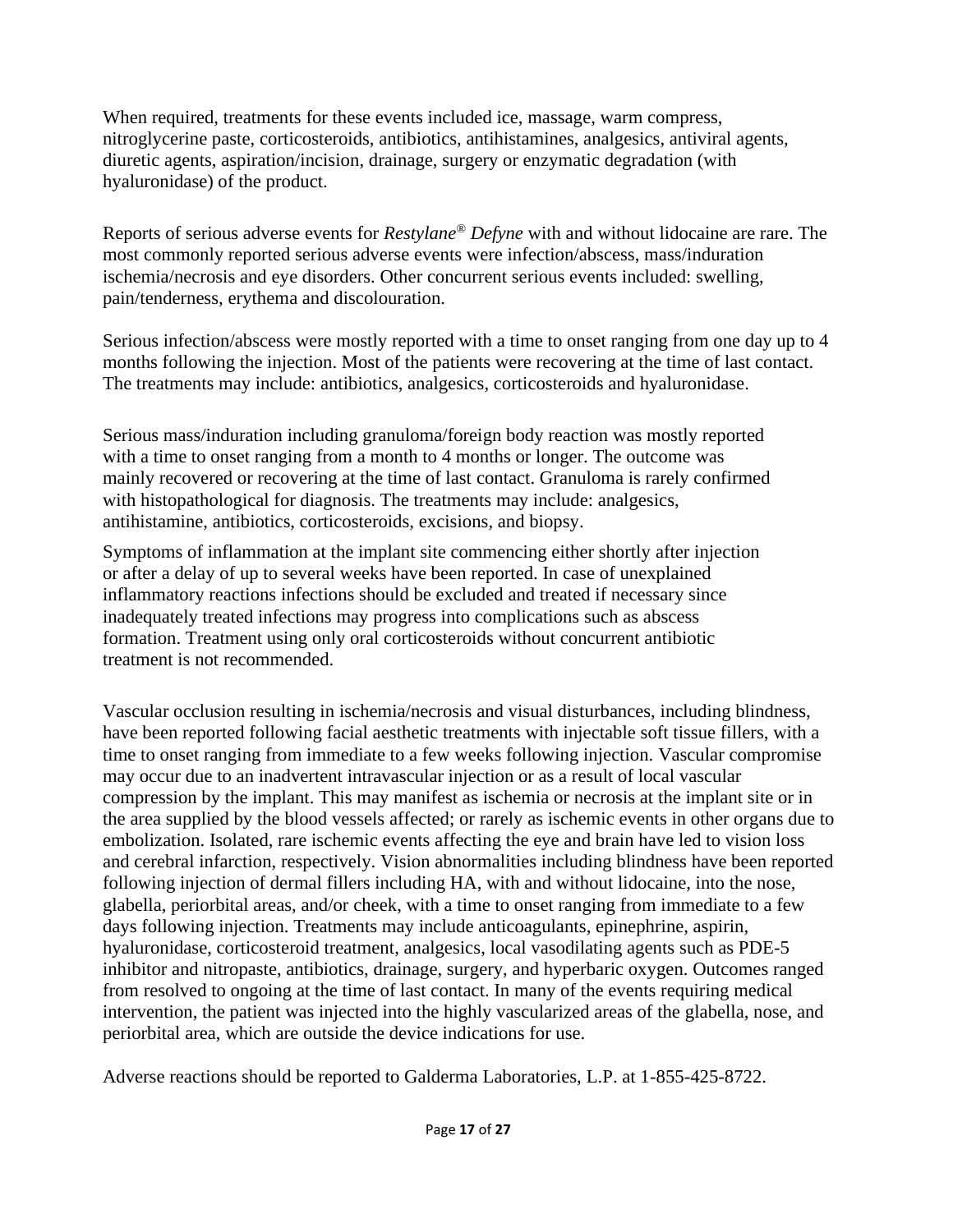## **7 CLINICAL STUDIES**

#### **7.1 Pivotal Study for Restylane® Defyne in correction of moderate to severe, deep facial wrinkles and folds (such as nasolabial folds)**

#### **Pivotal Study Design**

A multi-center, double-blinded (subject and evaluator), randomized, active-controlled clinical study with a split-face design was conducted to evaluate the safety and effectiveness of *Restylane® Defyne* versus a comparator, a non-lidocaine HA dermal filler in the treatment of moderate to severe nasolabial folds. Subjects were randomized to treatment *with Restylane® Defyne* on either the right or left side of the face in a 1:1 ratio. The non-lidocaine containing comparator was injected into the other side of the face. Up to 2 initial treatments approximately 3 weeks apart (initial treatment and up to 1 touch-up treatment) and 48 weeks later up to 2 retreatments approximately 3 weeks apart (1 optional retreatment and up to 1 touch-up treatment) were allowed.

Treated subjects returned for routine safety visits with the Treating Investigator at 3, 12, 24, 36, and 48 weeks after the initial injection(s). All subjects returned for effectiveness follow-up visits with the evaluating investigators at 3, 12, 24, 36, and 48 weeks after the initial injection(s). The evaluating investigator assessed subjects' nasolabial folds on the validated 5-point Wrinkle Severity Rating Scale (WSRS). The subjects self-assessed the wrinkle severity on a 5-point scale and also used an 11-point Numeric Pain Intensity Scale (NPIS).

#### **Study Endpoints**

The primary effectiveness variable was the change in WSRS from Baseline to 24 weeks after treatment as assessed by the Blinded Evaluating Investigator compared to the control.

Secondary effectiveness endpoints included the difference in WSRS change from baseline to each visit up to Week 48 after treatment and WSRS response rate, defined as the percentage of subjects with at least a 1-grade improvement in WSRS from Baseline up to Week 48 after treatment. In addition, pain assessment after each injection (compared between treatments), the difference in subject self-assessment of wrinkle severity (SSA) response rate at weeks 3, 12, 24, 36, and 48 after treatment and the change from baseline in SSA score at weeks 3, 12, 24, 36, and 48 after treatment was also included.

#### **Subject Demographics**

A total of 162 subjects were randomized, 26 subjects prematurely discontinued the study, primarily due to subject request (42%, 11/26) or due to loss to follow-up (35%, 9/26).

At baseline, all subjects had moderate (73%, 118/162 on *Restylane® Defyne* treated side; 72%, 117/162 on Control treated side) or severe (27%, 44/162 on *Restylane® Defyne* treated side; 28%, 45/162 on Control treated side) WSRS scores for their nasolabial folds. The majority of the subjects self-assessed their wrinkle severity as either moderate (approximately 60%) or severe (approximately 30%). Subject demographics and pre-treatment characteristics are presented in Table 11.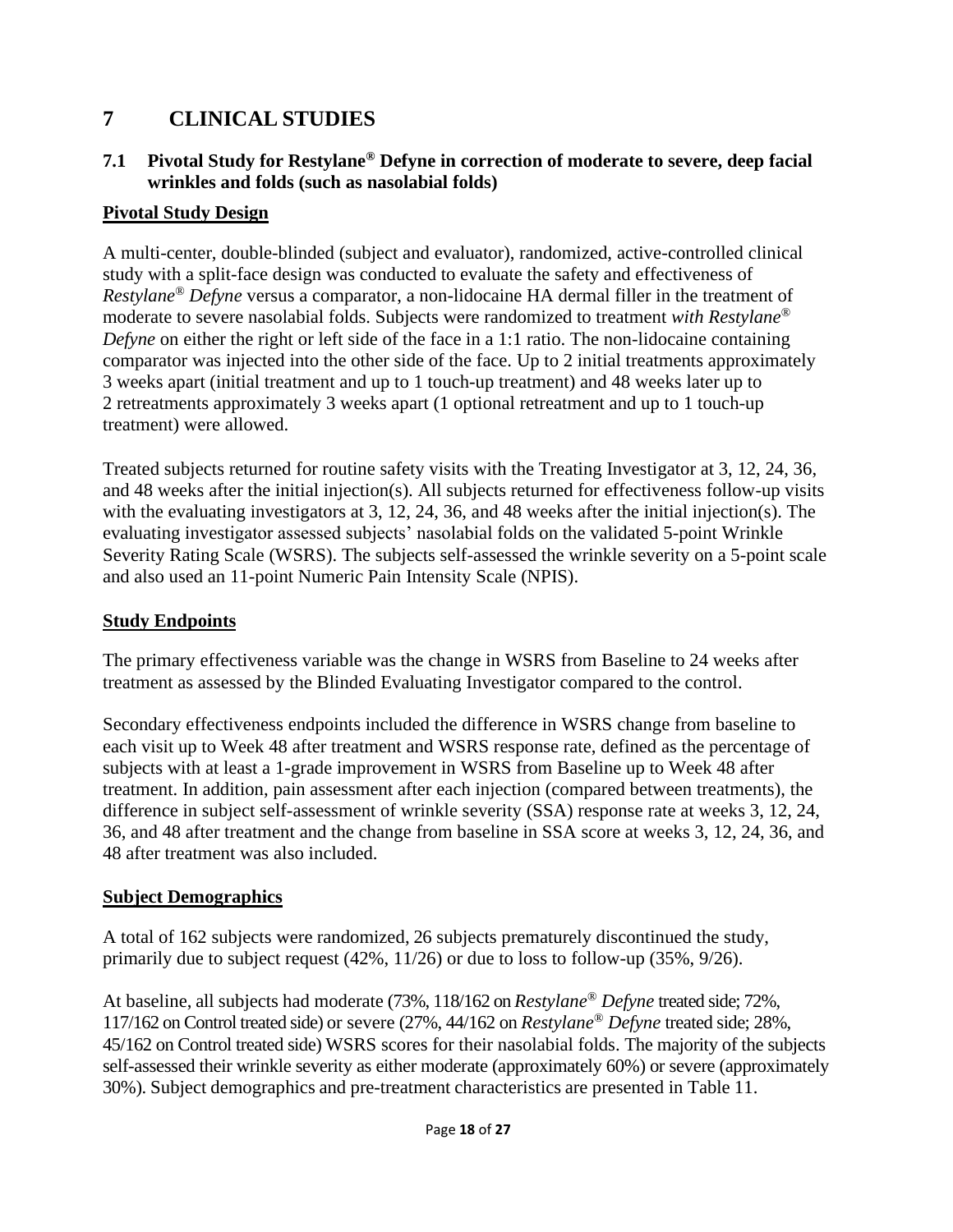| <b>Characteristic</b> |                            | $(N = 162)$<br>% (n) |
|-----------------------|----------------------------|----------------------|
| Gender                | Female                     | 96.3% (156)          |
|                       | Male                       | $3.7\%$ (6)          |
| Age (years)           | Median                     | 53.0                 |
|                       | Range (min, max)           | $(34-75)$            |
| Race                  | Caucasian                  | 80% (129)            |
|                       | <b>Black</b>               | 12% (20)             |
|                       | Hispanic                   | 6% (10)              |
|                       | Other                      | $2\%$ (3)            |
| <b>Fitzpatrick</b>    |                            | $4\%$ (6)            |
| <b>Skin Type</b>      | $\mathop{\rm II}\nolimits$ | 17% (28)             |
|                       | $\rm III$                  | 41% (67)             |
|                       | IV                         | 21% (34)             |
|                       | V                          | 12% (19)             |
|                       | VI                         | 5% (8)               |

**Table 11 - Demographics and Pre-treatment Characteristics (N= 162) – All Subjects**

### **Primary Effectiveness Results**

The primary endpoint of the study was met. The mean change from baseline to month 6 on the Wrinkle Severity Rating Scale (WSRS) was 1.1 for subjects treated with *Restylane ® Defyne* and 1.1 for subjects treated with the control. The effect of *Restylane® Defyne* was demonstrated to be non-inferior to the control, with both products showing a clinically meaningful improvement in wrinkle severity. For the primary effectiveness variable of change from Baseline in WSRS at Week 24 post-treatment, both study products caused a mean reduction of similar magnitude. The two products' point estimates differed by -0.09 units (confidence interval -0.18 to -0.01). In addition, similar numbers of subjects experienced a 1-grade, 2-grade, or 3-grade improvement with both study products.

Throughout the follow-up period, *Restylane® Defyne* continued to provide a clinically significant improvement in wrinkle severity ( $\geq 1$ -point mean improvement on the WSRS), with a majority of folds treated with *Restylane® Defyne* demonstrating improvement through 1 year (Table 12).

At 6 months, improvements in nasolabial folds ( $\geq 1$ -point mean improvement on the WSRS) treated with *Restylane® Defyne* were observed in 77.1% (125/162) of subjects. At 1 year, 69.7% (104/149) of folds treated with *Restylane® Defyne* maintained improvement.

On Subject Self Assessment at 6 months, 77.8% (126/162) of subjects reported improvement in fold severity for the folds treated with *Restylane® Defyne*. At 1 year, 64.4% (96/149) of subjects reported improvement in folds treated with *Restylane® Defyne*.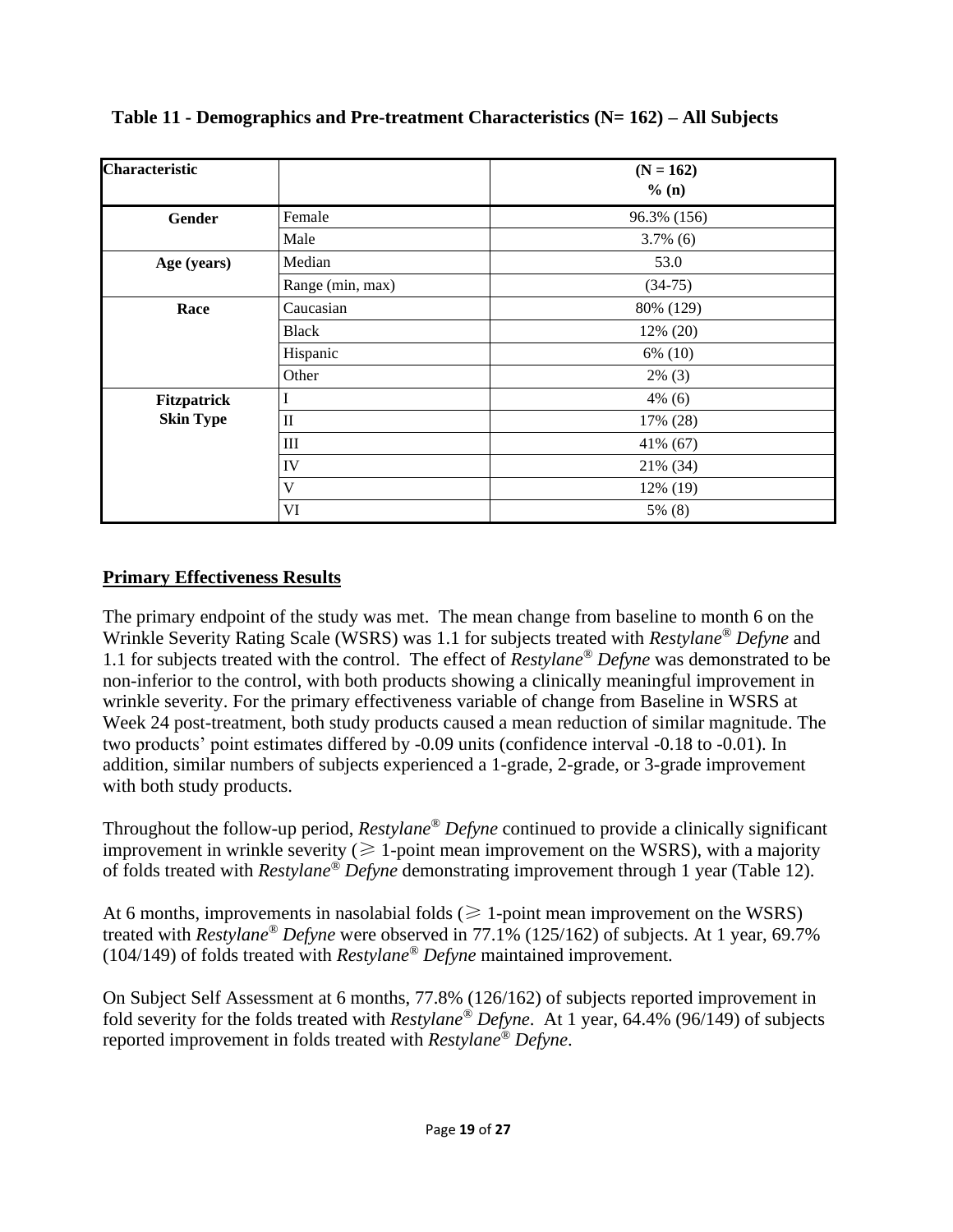|         | <b>Restylane®</b> Defyne<br>$\%$ (n/N ITT) |  |
|---------|--------------------------------------------|--|
| Week 12 | 87.7% (142/162)                            |  |
| Week 24 | 77.1% (125/162)                            |  |
| Week 36 | 84.4% (125/148)                            |  |
| Week 48 | 69.7% (104/149)                            |  |

*Restylane<sup>®</sup> Defyne* presented a statistically (p= <0.001) more favorable pain profile than the non-lidocaine containing control. At the time of injection, subjects rated their pain as 3.2 on a scale of 0 (no pain) to 10 (worst possible pain) for the side of the face treated with *Restylane® Defyne.* In comparison, subjects rated their pain as 5.3 on the same scale for the side of the face treated with the control. At the time of the initial injection until the 60-minute time point, subjects recorded more pain with the comparator than with *Restylane® Defyne*.

#### **Subject Self-Assessments**

Subjects performed self-assessments of wrinkle severity. Most subjects (77.8% at Week 24 and 64.4% at Week 48) had at least a 1-grade improvement in SSA scores with *Restylane® Defyne*.

#### **7.2 Pivotal Study of Restylane® Defyne for augmentation of the chin region to improve the chin profile**

#### **Pivotal Study Design**

A randomized, no-treatment-controlled, evaluator-blinded, multicenter study was conducted to evaluate the effectiveness and safety of *Restylane® Defyne* for augmentation of the chin region to improve the chin profile. Subjects were randomized to one initial treatment with *Restylane® Defyne* or no-treatment in a 3:1 ratio. A touch-up treatment was offered after 4 weeks if optimal correction was not achieved at the initial treatment. At week 48, subjects in the no-treatment control group were offered an optional treatment and subjects in the treatment group were offered an optional additional treatment.

Treated subjects returned for follow-up visits at Weeks 2, 4, 12, 24, 36 and 48 after the initial injection. If a touch-up was performed, additional visits at Week 2 and 4 after the touch-up visit were scheduled. If the subjects were treated at Week 48, follow-up visits at Weeks 2, 4 and 12 after the injection was performed. Evaluation of chin retrusion was done by the Treating Investigator and Blinded Evaluator using the Galderma Chin Retrusion Scale (GCRS). The Treating Investigator and subject assessed improvement on the Global Aesthetic Improvement Scale (GAIS). Subjects self-assessed their satisfaction with treatment outcome using a FACE-Q Satisfaction with Chin questionnaire.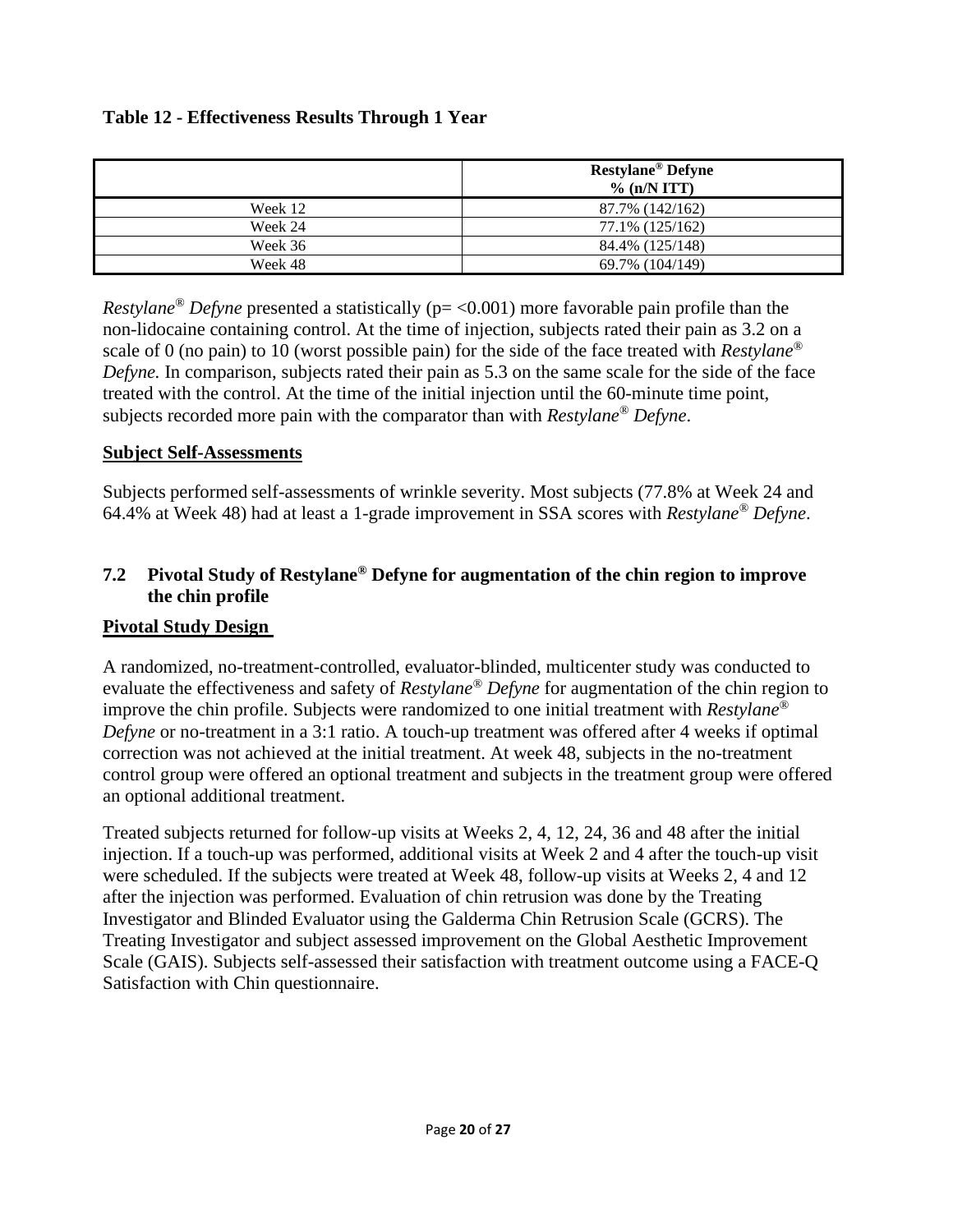#### **Study Endpoints**

The primary objective of the study was to evaluate the effectiveness of *Restylane® Defyne* versus a no-treatment control in the augmentation of the chin region to improve the chin profile by comparing response rates, defined by at least 1-point improvement from baseline using the Galderma Chin Retrusion Scale (GCRS), as assessed by the Blinded Evaluator. The assessment was done at 12 weeks after last injection for the treatment group or after baseline if randomized to no treatment.

Secondary effectiveness endpoints included subjects' satisfaction change from baseline in the FACE-Q satisfaction with chin questionnaire at 12 weeks after last injection for the treatment group or after baseline for the no-treatment controls and at 24, 36 and 48 weeks and correction of chin retrusion using the GCRS as assessed by the Blinded Evaluator at 24, 36 and 48 weeks after last injection for the treatment group or after baseline for the no-treatment controls. In addition, evaluation of aesthetic improvement using GAIS at 12, 24, 36 and 48 weeks after the last injection for the treatment group or after baseline if randomized to no treatment, volume change over time by digital 3D photography at 12, 24, 36 and 48 weeks after the last injection or after baseline for the no-treatment controls was included. In addition, an Independent Photographic Reviewer's assessment of improvement in chin retrusion by comparison of random, blinded pairings of the baseline and post-baseline photographs from physical visits at 12, 24, 36 and 48 weeks.

#### **Subject Demographics**

A total of 140 subjects were randomized, 17 prematurely withdrew from the study due to subject request (3.6%, 5/140), lost to follow up (7.9%, 11/140) or move out of state (0.7%, 1/140). No subject discontinued the study for medical reasons.

At baseline, all subjects had mild (40%, 56/140) or moderate (60%, 84/140) chin retrusion scores on the GCRS as assessed by the Blinded Evaluator. Subject demographics are presented in Table 13.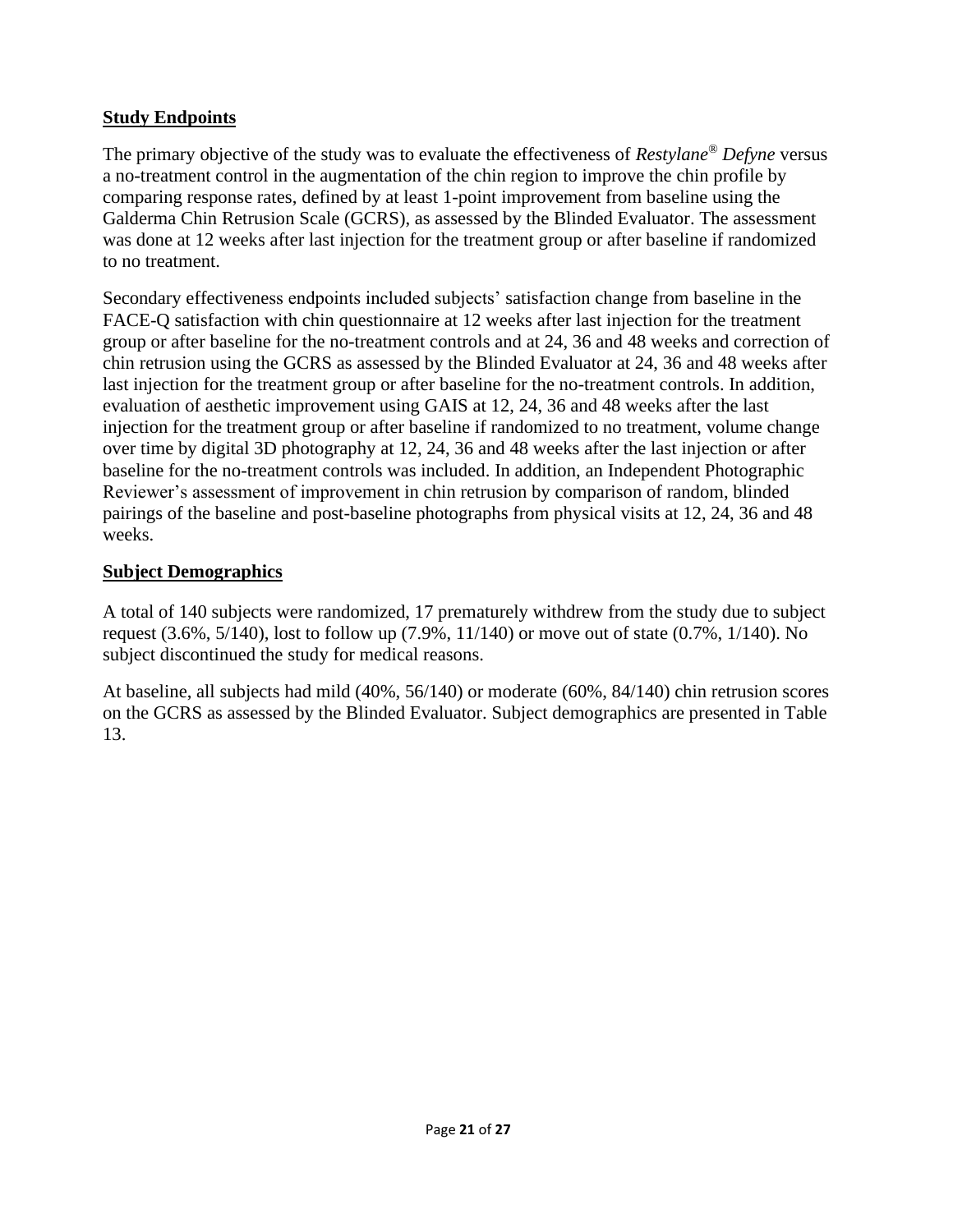| <b>Parameter</b>              |                                           | $(N=140)$    |
|-------------------------------|-------------------------------------------|--------------|
| Age (years)                   | Median                                    | 49.5         |
|                               | Min, Max                                  | 20, 73       |
| Gender                        | Female                                    | 125 (89.3%)  |
|                               | Male                                      | 15 (10.7%)   |
| Race                          | White                                     | 106 (75.7%)  |
|                               | <b>Black or African American</b>          | $17(12.1\%)$ |
|                               | Asian                                     | $9(6.4\%)$   |
|                               | American Indian or Alaska Native          | $\mathbf{0}$ |
|                               | Native Hawaiian or Other Pacific Islander | 1(0.7%)      |
|                               | Other                                     | $7(5.0\%)$   |
| <b>Fitzpatrick Skin Types</b> |                                           | 8(5.7%)      |
|                               | $\mathbf{I}$                              | 35 (25.0%)   |
|                               | III                                       | 40 (28.6%)   |
|                               | IV                                        | 32 (22.9%)   |
|                               | $\bar{V}$                                 | 14 (10.0%)   |
|                               | VI                                        | 11 (7.9%)    |

### **Table 13 - Demographic Characteristics - all subjects**

#### **Effectiveness Results**

The primary endpoint of the study was met. The responder rate (defined as at least one point improvement on the GCRS at Week 12) was 86.1% in the treatment group vs 6.5% in the notreatment control. The difference was statistically significant  $(p<0.001)$ .

The difference in responder rates remained statistically significant compared with no treatment throughout the follow-up period, at Weeks 24, 36 and 48.

- Subjects who were treated with *Restylane® Defyne* reported greater satisfaction with the appearance of their chin based on FACE-Q scores at Week 12, compared with no treatment; sensitivity and subgroup analyses confirmed the robustness of the primary analysis. The durability of the treatment response extended to the later assessments with change from baseline scores consistently greater in the *Restylane® Defyne* group compared with no treatment (Week 24, Week 36, and Week 48).
- The proportion of subjects who reported aesthetic improvements (improved, much improved or very much improved) in the chin area across the Week 12, Week 24, Week 36 and Week 48 assessments using the GAIS was substantially higher in the *Restylane® Defyne* group (84.8–99.0%), compared with the no treatment group (0–3.7%); Treating Investigators scored 96.0–100% of subjects in the *Restylane® Defyne* group as improved, compared with 0–3.3% of subjects in the no treatment group.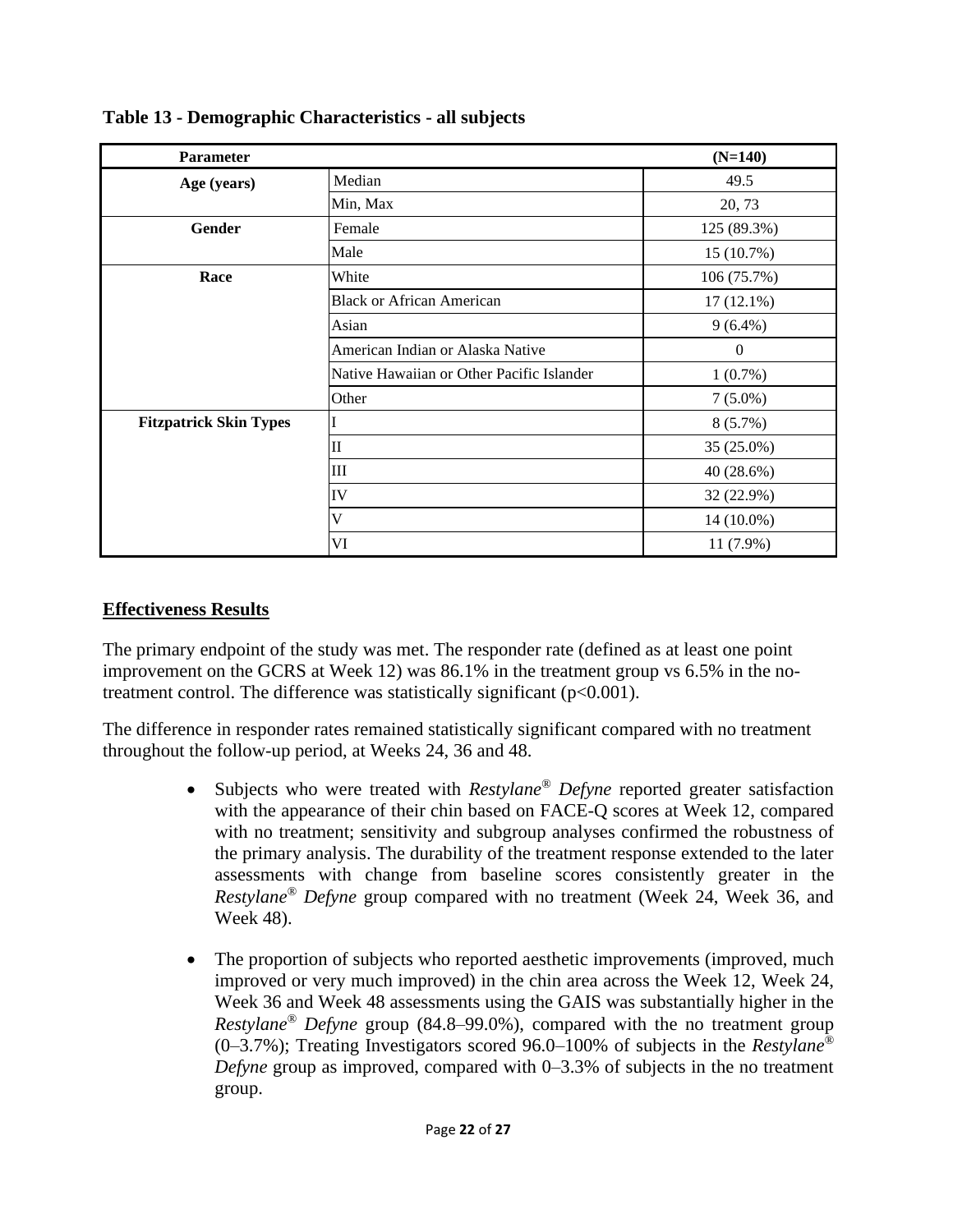## **8 INSTRUCTIONS FOR USE**

#### **A. To Attach Needle to Syringe**

Use surgical gloves, remove the cap from the needle and the tip cap from the syringe. Hold firmly around the syringe barrel and grasp the needle shield with the other hand. Screw the needle tight onto the syringe by simultaneously pushing and rotating firmly until the needle is completely locked. To ensure proper assembly, minimize the gap between the needle shield and the syringe. See the figure below.

Remove the needle shield just before injection by pulling it straight out. Do not rotate. **Note:** Improper assembly may cause leakage or needle disconnection.



#### **B. Health Care Professional Instructions**

- 1. *Restylane® Defyne* is a cross-linked formulation resulting in a robust injectable gel that can be injected using a 27 G needle, for volumizing and contouring of facial wrinkles and folds.
- 2. Prior to treatment, the patient's medical history should be obtained, and the patient should be fully apprised of the indications, contraindications, warnings, precautions, treatment responses, adverse reactions, and method of administration. Patients also should be advised that supplemental "touch-up" implantations may be required to achieve and maintain maximum correction Pre-treatment photographs are recommended.
- 3. Although the study showed that lidocaine in *Restylane® Defyne* had an effect on pain, supplementary anesthesia may be used for additional pain management during and after injection.
- 4. After ensuring that the patient has thoroughly washed the treatment area with soap and water, the area should be prepped with alcohol or other antiseptic.
- 5. To avoid breakage of the needle, do not attempt to bend or otherwise manipulate it before or during treatment. If needle gets bent, discard it and complete the procedure with a replacement needle. Do not re-shield used needles. Recapping by hand is a hazardous practice and should be avoided. Discard unshielded needles in approved sharps collectors.
- 6. Before injection press the plunger rod carefully until a small droplet is visible at the tip of the needle.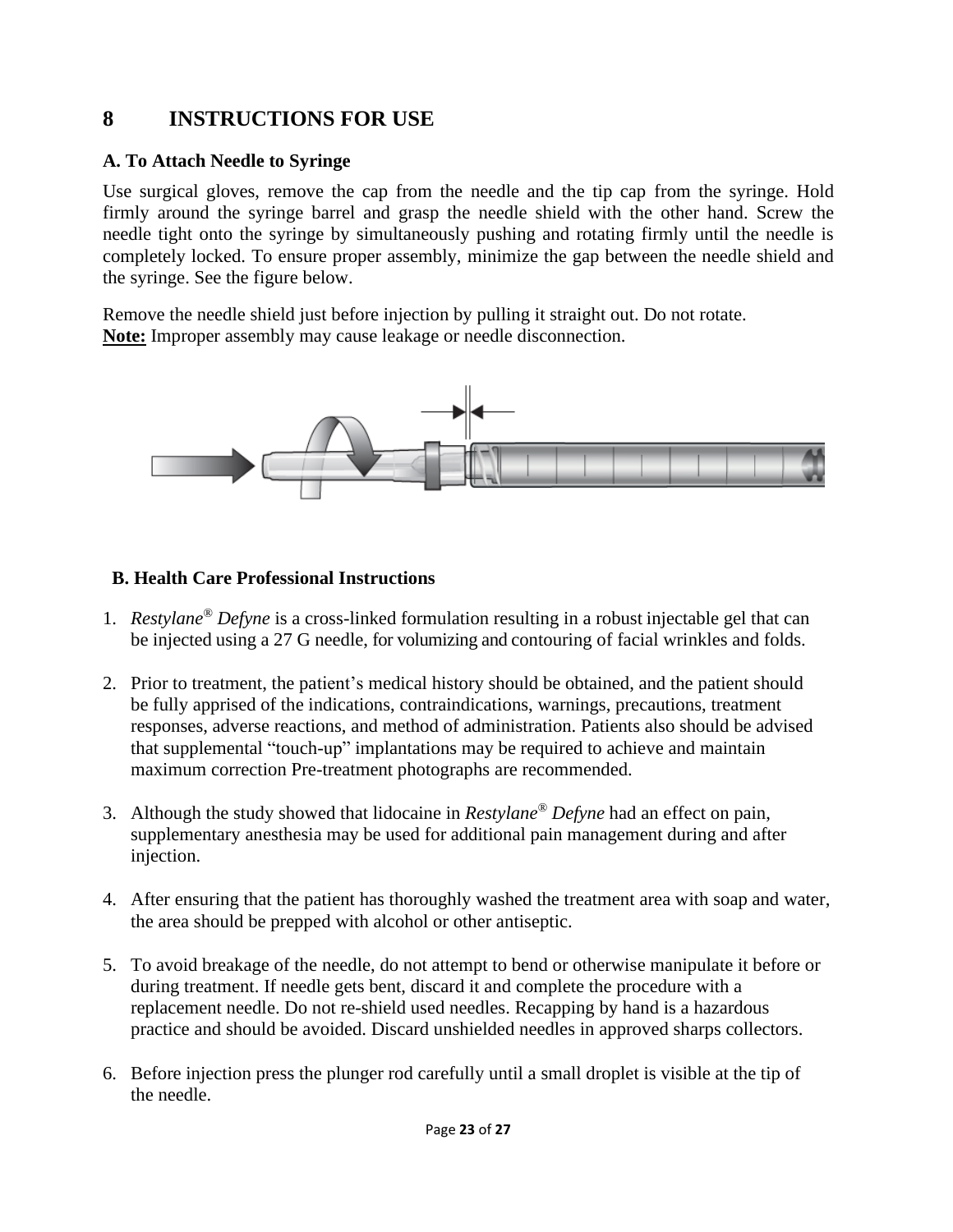- 7. After insertion of the needle, and just before injection, the plunger rod should be withdrawn slightly to aspirate and verify the needle is not in a blood vessel.
- 8. Inject *Restylane® Defyne* slowly by applying even pressure on the plunger rod with the thumb or palm of the hand. Do not apply excessive pressure to the syringe at any time. If resistance is encountered the needle should be partially withdrawn and repositioned or fully withdrawn and checked for function and replaced if needed.
- 9. After the first small amount of material has been injected into the patient, wait a few seconds to allow the lidocaine to take effect before proceeding with the rest of the injection.
- 10. The injection technique and the depth of injection administered may vary based on the subject's treatment needs.
	- a. Correction of moderate to severe, deep nasolabial folds A retrograde linear threading technique, serial puncture injections, or a combination of the 2 have been used to achieve optimal results. Injections should be done into the mid-to-deep dermis. Injecting the product too superficially may result in visible lumps and/or bluish discoloration.
	- b. Augmentation of chin region to improve chin profile

A linear antegrade and retrograde threading technique, serial puncture injections, fern pattern technique and fanning technique have been used to achieve optimal results. The product should be injected into the mid-to-deep dermis or in subcutaneous to supraperiosteal implantation.

- 11. It is important that the injection be stopped just before the needle is pulled out of the skin to prevent material from leaking out or ending up too superficially in the skin. It is recommended to change needle for each new treatment site.
- 12. Injection volume to achieve optimal correction may vary based on the subject's treatment needs.
	- a. Correction of moderate to severe, deep nasolabial folds The injection volume for the initial injection is generally about 1.4 mL per treatment site (NLF). Injection volume to achieve optimal correction (touch-up) and re-treatment is generally about 0.7 mL per treatment site.

The maximum volume studied is 2 mL per NLF and treatment occasion.

b. Augmentation of chin region to improve chin profile

The initial injection volume is generally about 2.6 mL depending on severity of chin retrusion. Injection volume to achieve optimal correction (touch-up) is generally about 1.4 mL. The injection volume for re-treatment is generally 2.1 mL.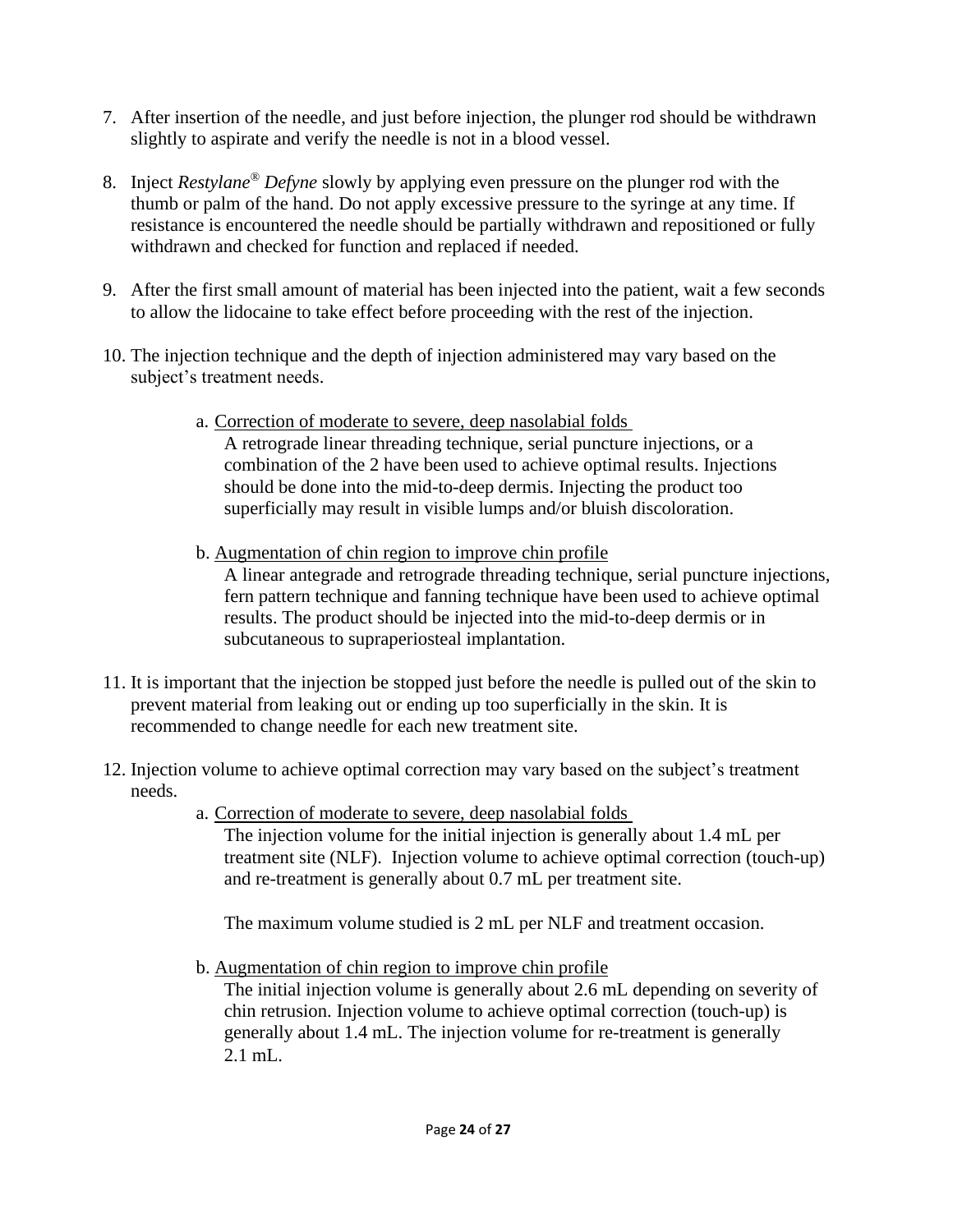Recommended maximum injected volume per patient for the initial and retreatment injections is 4 mL for chin (2 mL in the chin and 2 mL in the area inferior to the lower lip, between the two lines from oral commissures up to the pre-jowl sulcus). For touch-up injections, the maximum volume studied is 2 mL.

- 13. Correct to 100% of the desired volume effect. Do not overcorrect.
- 14. If immediate blanching occurs, the injection should be stopped and the area massaged until it returns to a normal color. Blanching may represent a vessel occlusion. If normal skin coloring does not return, do not continue with the injection. Treat in accordance with American Society for Dermatologic Surgery guidelines, which include hyaluronidase injection. $<sup>1</sup>$ </sup>
- 15. When injection is completed, the treated site may be gently massaged to mold the product to the contour of the surrounding tissue and assure that it is evenly distributed. If overcorrection occurs, massage the area between your fingers or against an underlying superficial bone to obtain optimal results.
- 16. With patients who have localized swelling, the degree of correction is sometimes difficult to judge at the time of treatment. In these cases, it is better to invite the patient back to the office for a touch-up treatment.
- 17. Patients may experience treatment site responses, which typically resolve within 1 to 2 weeks. An ice pack may be applied for a short period following treatment to minimize swelling and reduce pain. Ice should be used with caution if the area is still numb from anesthetic to avoid thermal injury.
- 18. The health care practitioner should instruct the patient to promptly report any problems associated with the use of *Restylane® Defyne*.

<sup>1</sup> Alam, M, Gladstone H, Kramer EM, et al. ASDS guidelines of care: injectable fillers *Dermatol Surg.* 2008;34(suppl 1):S115-S148.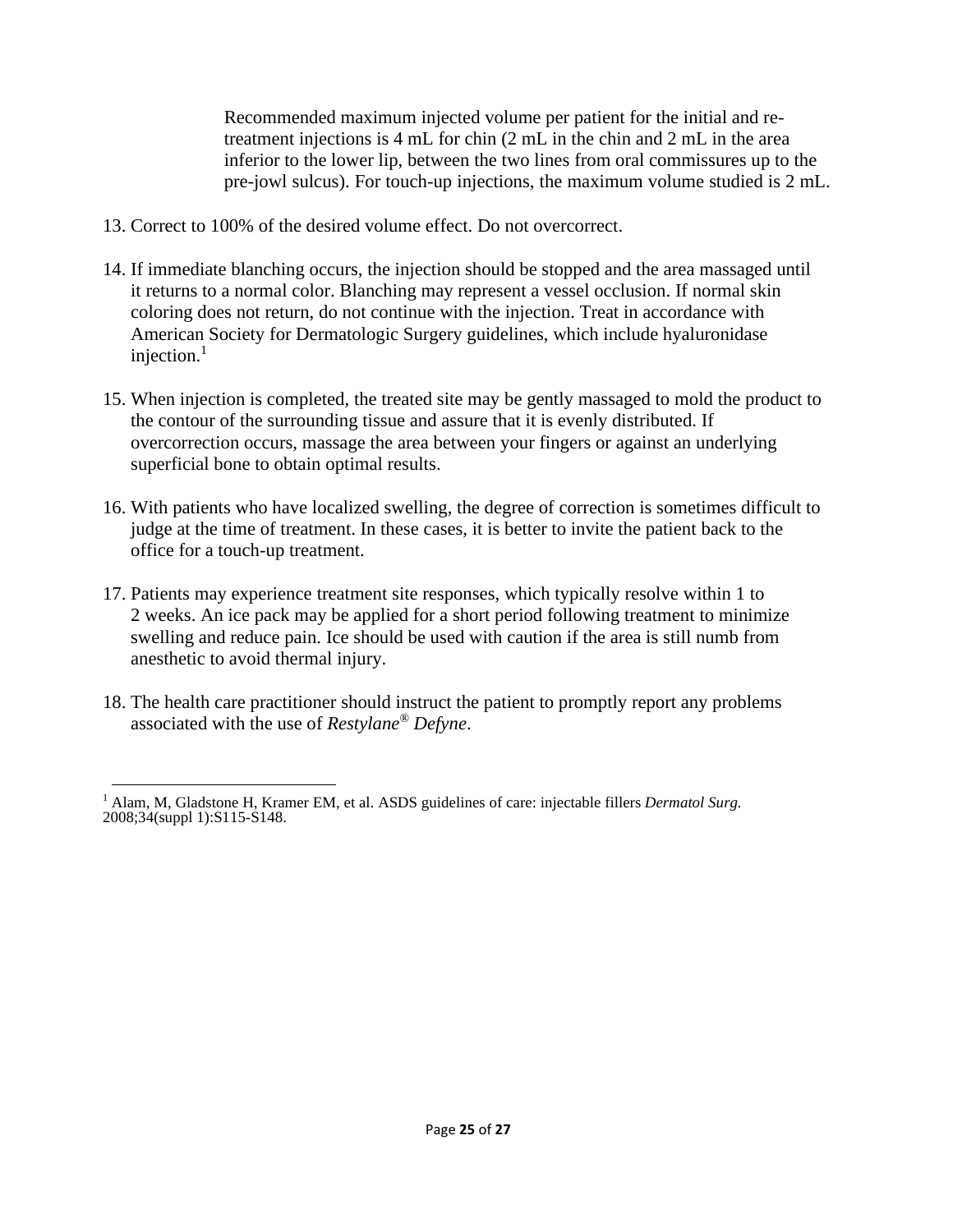### **C. Patient Instructions**

It is recommended that the following information be shared with patients:

- Within the first 24 hours, patients should avoid strenuous exercise and extensive sun or heat exposure. Exposure to any of the above may cause temporary redness, swelling, and/or itching at the treatment sites.
- The patient should be asked to avoid touching or shaving the treated area and not to apply any creams or cosmetics in the treated area before the skin has healed completely in order to prevent infections or elicit an inflammatory reaction.
- If the treated area is swollen, an ice pack may be applied to the site for a short period.

# **9 HOW SUPPLIED**

*Restylane® Defyne* injectable gel is supplied in individual treatment syringes with needles as indicated on the carton. The volume in each syringe is as stated on the syringe label and on the carton. The contents of the syringe are sterile. Do not resterilize. Do not use if package is open or damaged.

# **10 SHELF LIFE AND STORAGE**

*Restylane® Defyne* must be used prior to the expiration date on the package*.* Store at a temperature of up to 25ºC/77ºF. Do not freeze. Protect from sunlight. Refrigeration is not required.

*Restylane® Defyne* injectable gel has a clear appearance. In the event that a syringe contains material that is not clear, do not use the syringe; notify Galderma Laboratories, L.P. immediately at 1-855-425-8722

Do not use if the package is damaged or if expiry date or lot number is missing or illegible. Immediately return the damaged product to Galderma Laboratories, L.P.

To place an order, contact. Galderma Laboratories, L.P. at 1-855-425-8722

Rx only

U.S. Patent 8,357,795; 8,450,475; 8,822,676